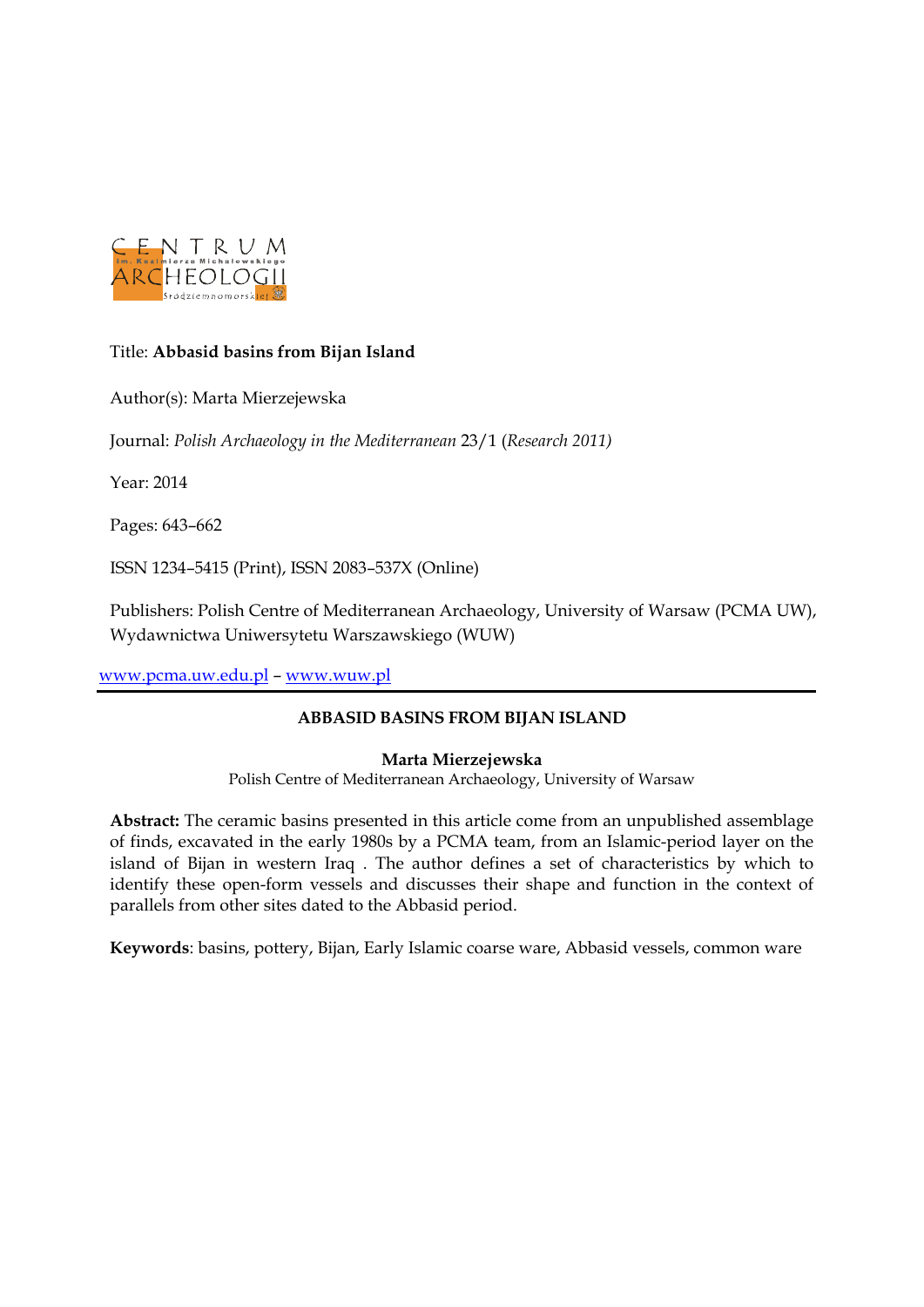# Abbasid basins from Bijan Island

### Marta Mierzejewska

Polish Centre of Mediterranean Archaeology, University of Warsaw

Abstract: The ceramic basins presented in this article come from an unpublished assemblage of finds, excavated in the early 1980s by a PCMA team, from an Islamic-period layer on the island of Bijan in western Iraq . The author defines a set of characteristics by which to identify these openform vessels and discusses their shape and function in the context of parallels from other sites dated to the Abbasid period.

Keywords: basins, pottery, Bijan, Early Islamic coarse ware, Abbasid vessels, common ware

Ceramological literature lacks a coherent terminology as far as basins are concerned. This term is typically used to denote large vessels of a size between bowls and dishes, with an open form and flaring walls (Rice 1987: 216; Northedge 1981: 463; Kervran 1977: 80). The term "basin" is also determined by the kitchen function of these vessels. Taking into consideration the specificity of shape and size of particular vessels, the following definition

of a basin is proposed: an open-form vessel with a rim diameter larger than its bottom diameter, and not smaller than twice the height but not larger than thrice the height of the vessel.

 Vessels fitting this description made up a large part of an unpublished pottery assemblage excavated from an Islamic layer on Bijan Island in western Iraq. The aim of the present study is to present and to interpret the function of these vessels.

## THE SITE

Dam construction on the Euphrates in the Haditha region in western Iraq in the late 1970s and early 1980s necessitated an international archaeological rescue campaign (Haditha Project) that the Polish Centre of Mediterranean Archaeology of the University of Warsaw

participated in. The Bijan excavation in 1979–1983 was part of that project.

Bijan Island, now flooded by the waters of Lake Qadisiyah, was located on the Euphrates, roughly 25 km downriver from the city of 'Ana, presently in Iraq [*Fig. 1*]. Dam construction deadlines put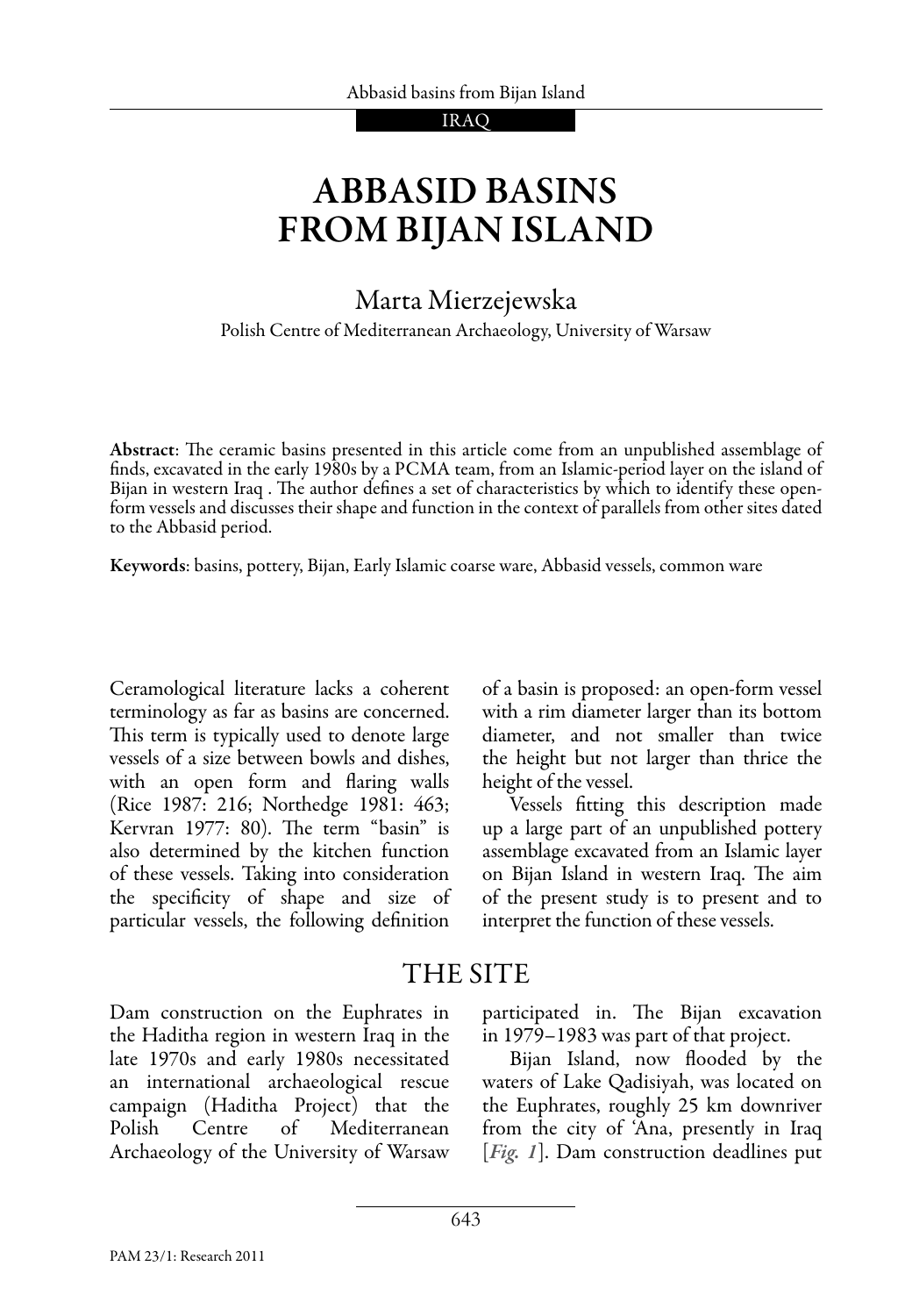

a limit on the extent of the excavations and the presence of modern fields and date palm groves additionally restricted the area that could be investigated. Approximately 14% of the island was explored. The stratigraphy of human occupation was established in a big test trench ("Main Trench") dug across the island on an E–W axis and a number of other trenches. Four main cultural layers: Neo-Assyrian, Parthian, Roman and early Islamic (Abbasid) were distinguished (see Krogulska 1987; 1990; 1992; Krogulska, Stępniowski 1995; Gawlikowski 1983; 1985) and the early Islamic layer was subdivided into three settlement phases (Ia–c). The oldest of these (Ic) was dated to the pre-Samarran phase in the Abbasid period on the grounds of preliminary ceramic analysis. Architectural relics belonging to this phase were directly superimposed on Roman structures, but they only sporadically incorporated the Roman remains. The middle phase (Ib) comprised the Samarra horizon. This phase was best represented, and yielded some well preserved utility rooms and courtyards. Accompanying the residential structures was a rich repertoire of luxury pottery (among others, glazed pottery imported from Samarra, thinware with incised, impressed or applied decoration), as

*Fig. 1. Plan of Bijan island with location of archaeological trenches; inset top, location of Bijan island on the Euphrates in Iraq (Drawing M. Barański, digitizing M. Momot, M. Mierzejewska, PCMA mission archives)*

*Pottery drawings M. Krogulska, M. Barański, F.M. Stępniowski; digitizing M. Mierzejewska; photos A. Reiche (PCMA mission archives).*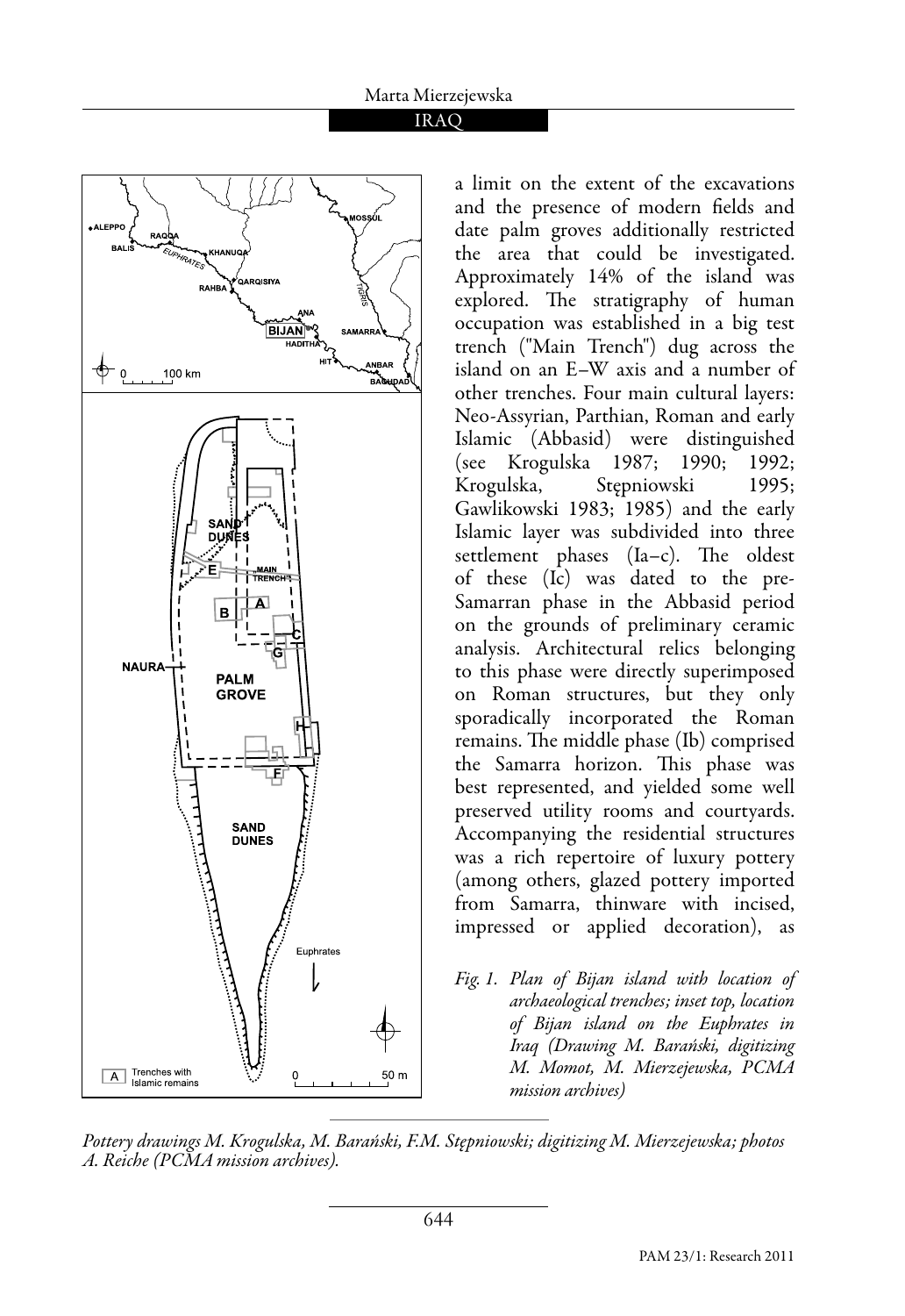well as common ware (among others, the basins discussed below), and kitchen ware (so-called Brittle Ware), as well as Arabic glassware (Reiche 1996), coins and stone vessels. The youngest phase (Ia) distinguished within the Abbasid period layer was shallow and mixed, with glass and pottery fragments, as well as traces of poorly preserved structures. However, due to the poor state of preservation of layer I, its stratigraphy was often difficult to discern (a comprehensive study of the Islamic settlement on Bijan will be undertaken by the present author in the course of future research).

 Altogether 195 basin fragments (including only eight complete forms) originated from the excavations, from an Islamic layer found in the seven excavated sectors (A, B, C, G, F, H and the Main Trench) [see *Fig. 1*]. Most of the basins were unearthed in trenches G, F, H [*Fig. 2*], located on the outskirts of the modern palm grove. According to a preliminary report by Maria Krogulska (Krogulska, Stępniowski 1995: 134), the unearthed rooms, courtyards, and wall fragments could have been part of a larger structure, possibly a residence(?), situated in the unexcavated, central part of the island.



*Fig. 2. Quantitative distribution of basins by sectors*

## Technology

Basins from Bijan typically were made of fabric of fine texture and considerable porosity. Fine or medium-grained inclusions of mica, limestone, and sand were the most common. A large amount of sand, characteristic also of basins from Tell Aswad/ar-Raqqa (Miglus, Stępniowski 1999: 25) and Abu Sarifa (Adams 1970: 95), was visible on the vessel outer surface, resulting in an impression of coarseness. In eight cases, similarly as at Qasr al-Hayr (Grabar 1978: 111), alongside a mineral inclusion, there was also some chaff as well. Occasionally, there was also breakstone, probably an ingredient of poorly refined clay.

 After baking, a vast majority of vessels showed fabric of various hues of bronze (65%) or beige (22%). In isolated cases, the fabric had a greenish (6%), yellowish (1%) or gray hue (6%). A number of vessels featured a surface colour different from that of their core: beige or greenish surface with a brown core and beige surface with greyish green core.

 Similarly to analogous examples found on different sites (Samarra, *Excavations at Samarra* 1940: 3; Abu Sarifa, Adams 1970: 95; Dehes, Orssaud 1980: 240; Qasr-al-Hayr, Grabar 1978: 111), the surface of the basins from Bijan was not additionally treated, and therefore its texture could be slightly rough. The surface of some bottoms showed traces of kneading, and in two cases potter's fingerprints were also to be observed.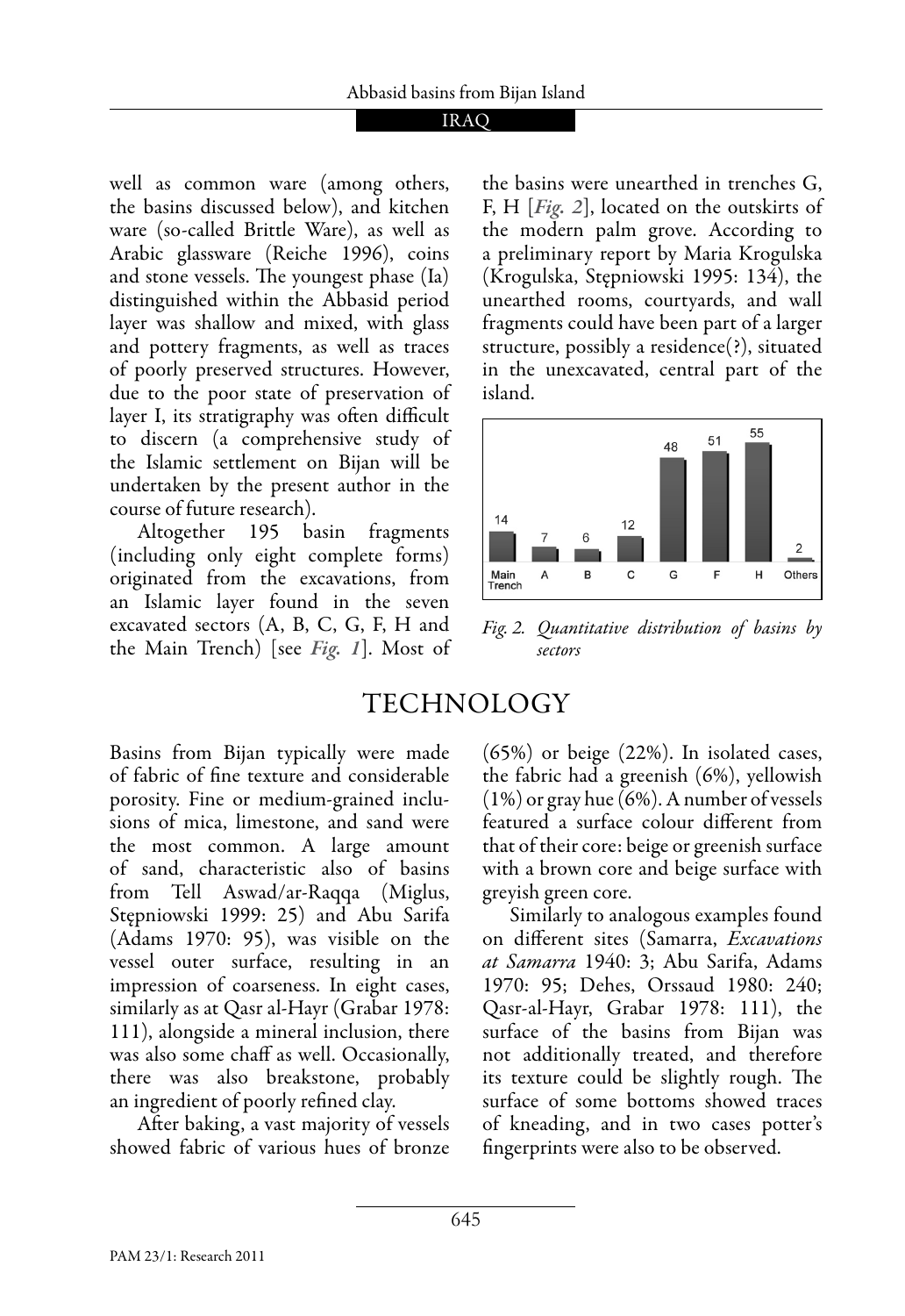### IRAQ

Bitumen, found chiefly on the inside walls of the basins, was typical of the Bijan assemblage, although apparently



*Fig. 3. Basin with traces of bitumen* 1988: 89, Fig. 41.11).

not so outside the island. Of the vessels in question, 17%, that is, 33 examples, bore evidence of pitching, and of this five had bitumen both inside and outside [*Fig. 3*]. Bitumen occurred sometimes also on the rim or bottom. An analogy for the application of bitumen comes in the form of a vessel from 'Ana (Northedge 1988: 102, Fig. 46.15). Moreover, vessels splashed with bitumen on their outer surface were also found on the same site, but these were storage jars (Northedge

## Forms and categories

Among the vessels described below there are some with a rim diameter equal to or larger than 20 cm. The largest of the unearthed basins has a diameter of 60 cm (in the classification proposed by Monique Kervran (1977: 80), basins are vessels with a rim diameter between 26 cm and 50 cm).

 Given the size and frequency, and including the abovementioned definition of basins, the collected material has been divided into three main categories. The first category (small-sized basins) includes basins with rim diameters of 20–30 cm; they constituted 27% of the vessels [*Fig. 4*]. The basin forms and rims are rather simple [*Table 1*].



*Fig. 4. Percentage share of basin categories by* 1976: 101, Fig. 45f; Logar 1991: Fig. 1.2 *size*

The second category (medium-sized basins) comprises basins with rim diameters of 31–40 cm; they were the most numerous (30%) and definitely the most diversified group within the vessel assemblage. This category includes vessels with very simple rims and flaring walls [*Table 2:1*], as well as those with outcurved rims adjoined to the basin walls [*Table 2:12*].

The least numerous (17%) is the third category (large-sized basins) [*Table 3*], consisting of vessels with rim diameters over 40 cm. Furthermore, as many as 11 basins had a rim diameter exceeding 50 cm, while the largest basin found featured a rim diameter of 60 cm. Another characteristic feature for this category is a frequent presence of bitumen on the walls of the vessels.

 In each of the three categories described there were single examples of vessels with individual characteristic features with analogies on other sites (Adams 1970: Fig. 6.ao; Finster, Schmidt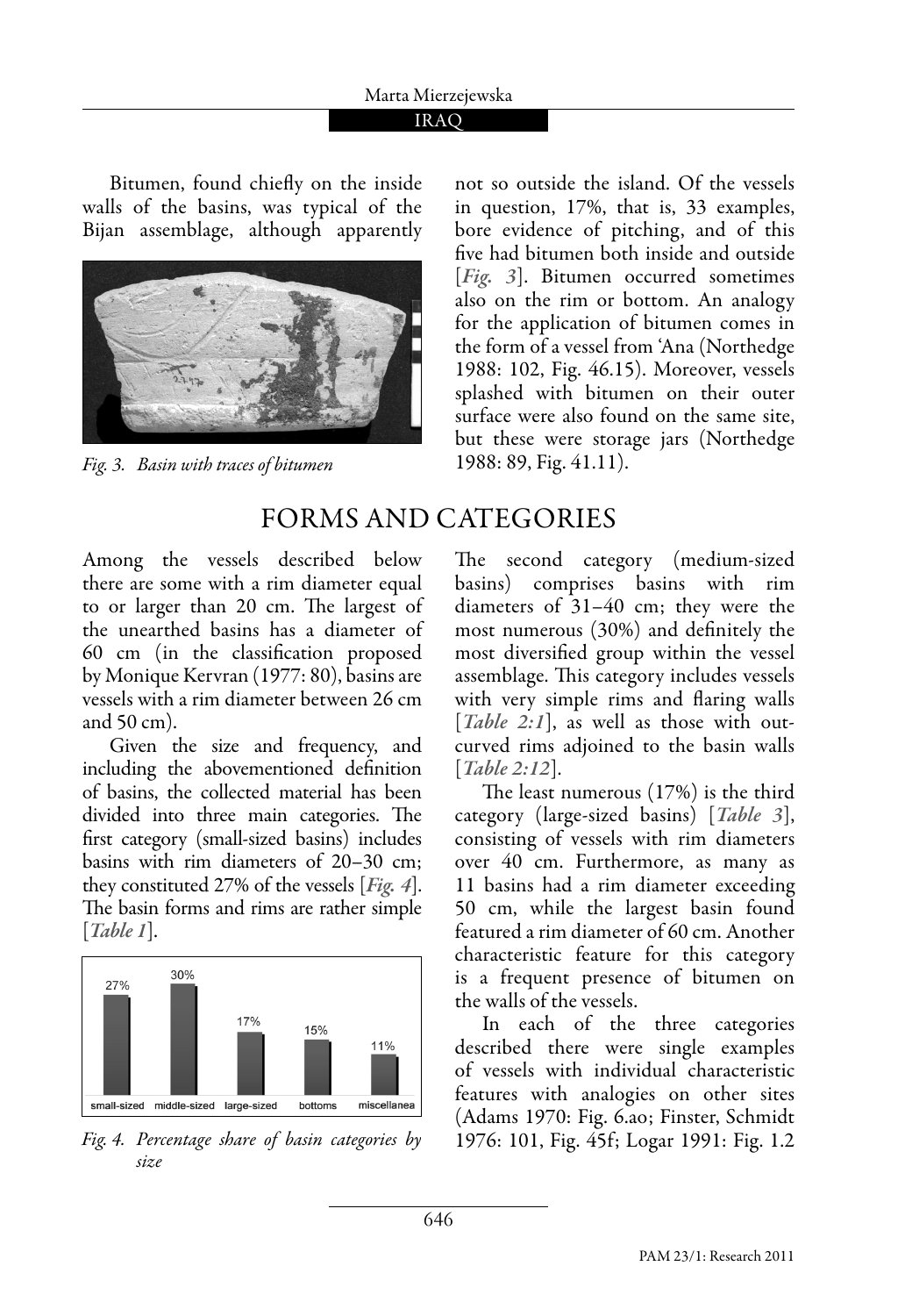[decoration less varied, consisting of two wide-grooved waves]; Mason 1997: 60, Fig. 19.DHR06; Miglus, Stępniowski 1999: Fig. 14p, r; Northedge, Falkner 1987: 171, Fig. 11.50), while on Bijan they occurred only sporadically [*Table 4*].

### **BOTTOMS**

Due to the state of preservation of the vessels (only eight complete forms were found), the reconstruction of the bottoms was problematic, and possible only through an analysis of parallels from other sites. It seems that most of the middle- and large-sized basins found on Bijan had simple, flat bottoms. Typically, their thickness was comparable to that of vessel walls. On the basis of analogous complete forms, it is valid to say that the vessels, belonging to types II.1., II.5, II.7, III.2, III.3, featured entirely flat or slightly concave bottoms (Miglus, Stępniowski

Decorative elements on the Bijan basins are very rare. However, it is possible to discern several uncomplicated decorative motifs, executed in traditional, centuriesold methods. In 14 cases there were simple geometric elements, that is, grooved horizontal lines, single or multiplied (although no more than three). They could appear on the central part of the body, as well as on its lower or upper part. A more complex decoration combined single grooved wavy lines interspaced with [*Fig. 5:14*] or overlapping [*Fig. 6:7*] horizontal lines, or even wavy lines overlapping one another [*Fig. 7:5*]. Some of the wavy lines were executed with a comb, resulting in multiplication of the decorative element.

1999: Figs 11a, 12a, 15a; Kervran 1977: 119, Figs 33.2, 33.4–5). Tell Aswad/ ar-Raqqa vessels, parallel to type II.2, had flat bottoms, slightly thickened at the joining with the walls (Miglus, Stępniowski 1999: Fig. 17a), while in the Resafa assemblage (Logar 1991: Fig. 1.2) similar bottoms featured with vessels analogous to type III.1. Type II.3 could have had slightly concave bottoms (Frifelt 2001: 26–27, Figs 31.1, 32).

The category of small-sized basins should be linked with flat bottoms and ring bases. It seems that basins of a form similar to that of glazed vessels, namely types I.1. [*Fig. 5:3*], I.2. [*Fig. 5:5*], I.6. [*Fig. 5:13*], I.8. [*Fig. 5:16*] could have ring bases (Miglus, Stępniowski 1999: Figs 18a and 18c). Type I.4 vessels [*Fig. 5:9–10*] were well preserved, hence it is possible to say that they featured flat bottoms.

## Decoration

 Apart from various lines and waves, the basins sporadically featured "fingerimpressed" decoration. The impressions were of ellipsoidal shape, their edges rounded to a varying extent. They were oriented vertically or horizontally. This type of decoration could be executed on the basin body [*Fig. 8:11*], as well as on the upper edge of the rim [*Figs 7:3; 8:3*].

 More elaborate decorations combined all three abovementioned elements and created a sort of a pattern. In one case, the body of the vessel was decorated with a grooved wavy line, below which there was a single, deeply grooved horizontal line. There was also a row of elongated ovals in the lower part of the pattern [*Figs 8:11; 9*].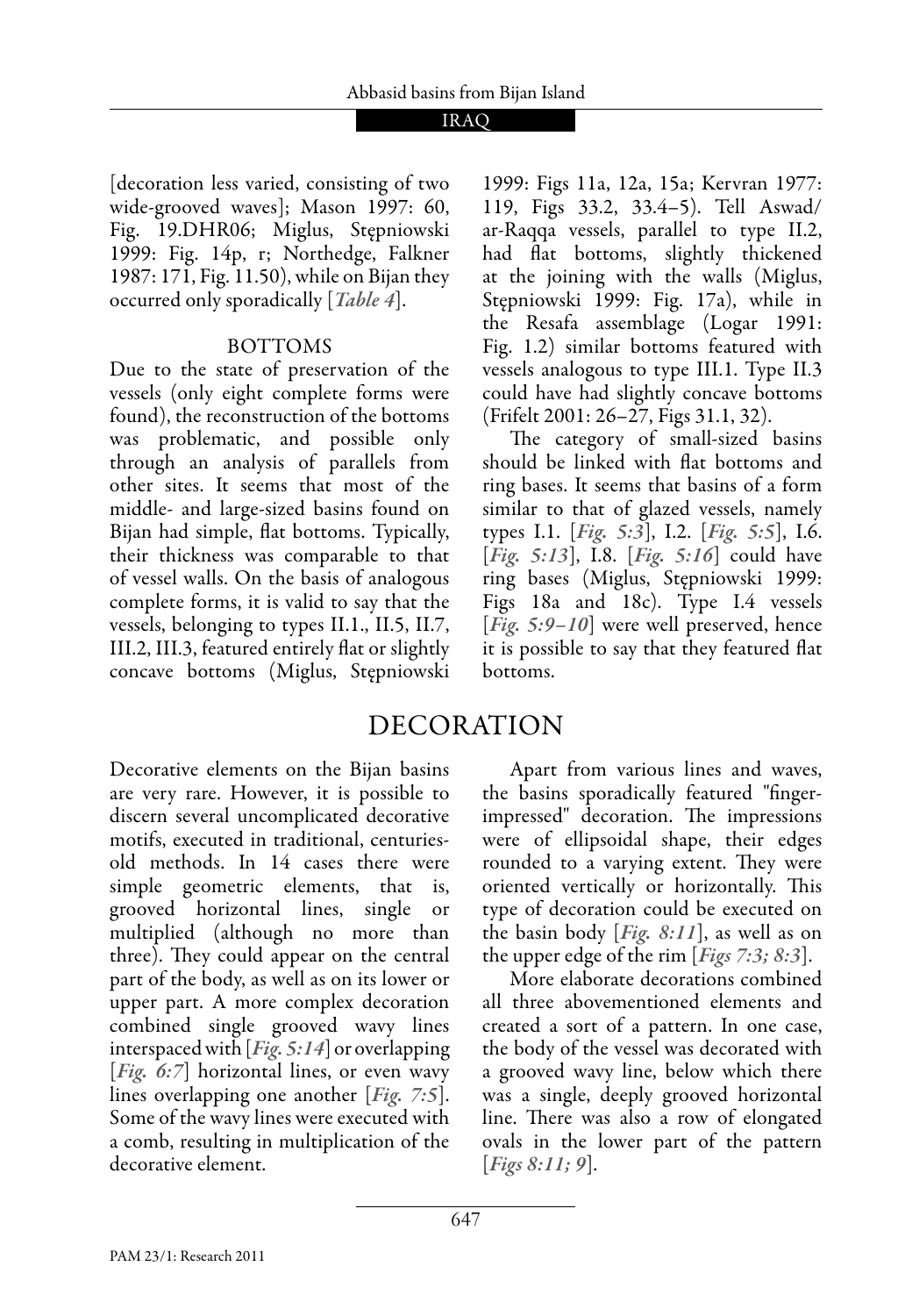The richest decoration was found on a fragment of a ring base. It consisted of short and narrow, slanted incisions (probably made with a thin knife). Below, there were four similar incisions, and three elongated ovals.

 Horizontal lines grooved relatively often on the upper or outer edges of the rims represent a separate motif. Single lines were the most common, but two [*Figs 5:7,15; 8:1*] and three lines [*Fig. 8:4,6*] occurred as well.

 Decoration present on the Bijan basins, although relatively simple, is consistent with the decorative style of the basins found on other sites. Grooved straight horizontal lines are present on vessels from Tell Aswad/ar-Raqqa (Miglus, Stępniowski 1999: Figs 73a, 73e). Also the 'troughs', that is, horizontal lines on rims, are a decorative element typical of many vessels from the latter site.

 Wavy-line decoration appears on vessels from Qasr al-Hayr (Grabar 1978: 135, Figs A3.6, A3.9), Resafa (Logar 1991: Figs 1.2, 1.6), Susa (Kervran 1977: 119, Fig. 33.11), Bahrain (Frifelt 2001: 27, Fig. 32) and even Pella (McNicoll, Edwards *et alii* 1986: 185, Fig. 8.1 30). Type II.7 basins [*Fig. 6:10*] correspond both in form and decoration to a vessel found during a field survey around Samarra (Northedge, Falkner 1987: 171, Fig. 11.1), while similar "combed" decoration is also present on a basin from Susa (Kervran 1977: 129, Fig. 33.1).

 Incised decoration in the form of elongated ovals can be found on basins from Nippur (Gibson, Armstrong, McMahon 1988: 34, Fig. 17.4).

## **FUNCTION**

Basins had a wide range of uses in the kitchen, determined by their shape and size as well as the material of which they were made. Vessels of smaller size, particularly those of bowl-like form [*Fig. 5:2–3*] were probably used, similarly as bowls, to prepare or serve food [*Fig. 5:9,10,14*]. Basins with walls pronouncedly flaring [*Fig. 5:8*] could have been used as mortars (Orssaud 1980: 242). Sometimes the inside surface of these vessels was coarsened additionally. Small basins of considerable depth and common form could have served as containers for storing small amounts of some product [*Fig. 5:6*] (Frifelt 2001: 22).

The most numerous group was that of middle-sized vessels with rim diameter exceeding 30 cm. Basins of this category were used most often in food preparation (Kervran 1977: 80). For this purpose, it was necessary for the vessels to be carried around easily. Since they had no additional handles in principle, these basins were sometimes fashioned with protruding and outturned rims [*Fig. 6:5,7,8*] to ensure easy grip. Furthermore, the exterior walls of such vessels were occasionally ribbed [*Fig. 6:1*] or simply coarsened, quite possibly to prevent the hands from slipping on a smooth surface.

 Deep vessels with straight, only slightly flaring walls and flat bottoms [*Figs 5:12; 6:3*] could have been used as vases (Kervran 1977: 80). Also in the case of these vessels, the need to make them easy to carry was crucial, therefore they could not have been either too heavy or too large.

The largest and heaviest basins with rim diameters over 60 cm were not moved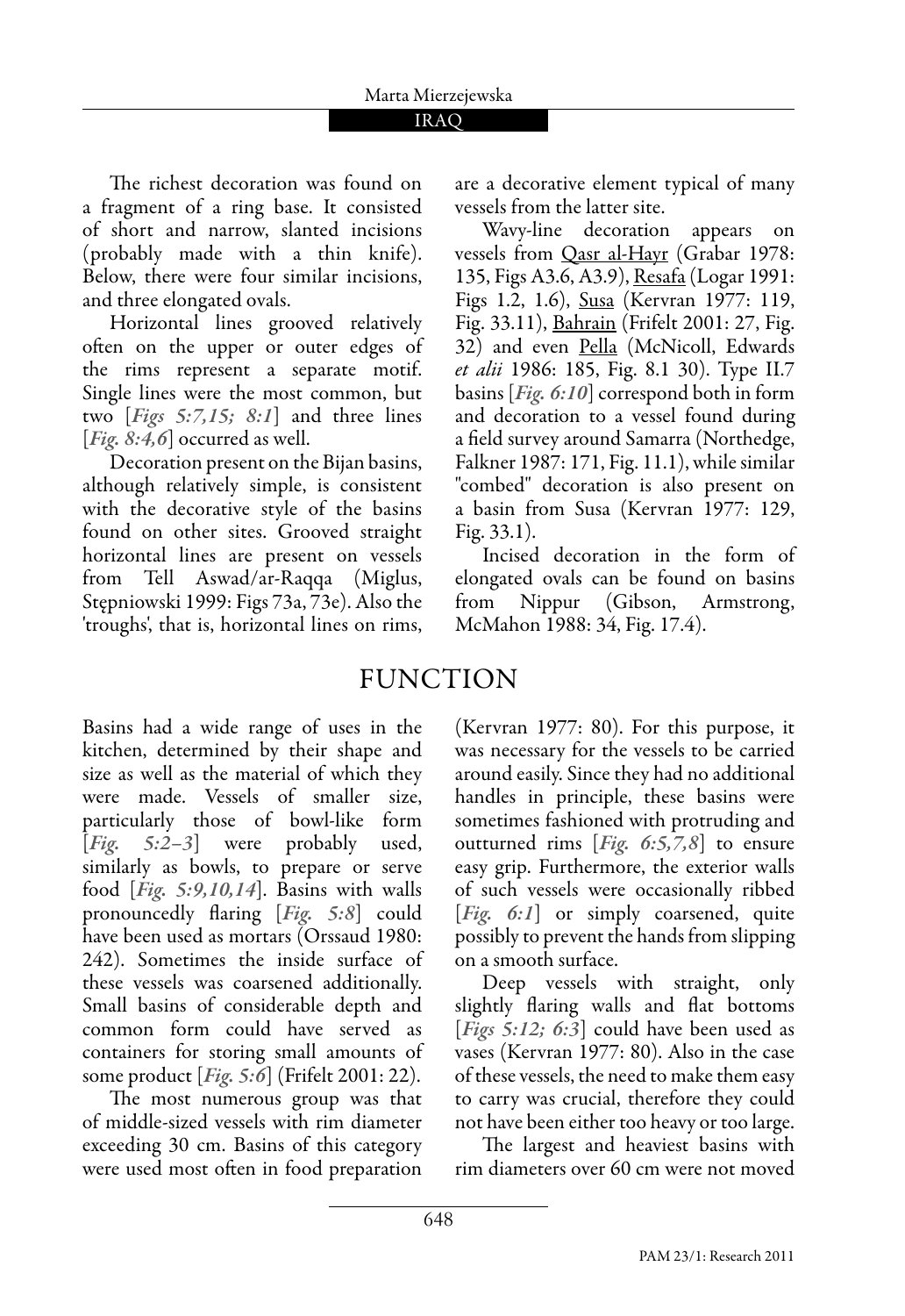because of their size and weight [*Fig. 7:1*]. Their purpose must have been to store large quantities of products (Kervran 1977: 80 and 119 Fig. 33; Frifelt 2001: 23 and 26 Fig. 31).

 A separate question is the function of basins with the walls waterproofed inside with bitumen. Despite the fact that only one complete vessel was found with bitumen spread over the entire inside surface [*Fig. 5:9*], it is very likely that at least some of the basins with traces of bitumen were treated in similar manner.

vessel would suggest a function connected with storage of water or other liquids, or perhaps dishwashing. Judging by the frequent repairs attested

on these vessels, they must have constituted a group of extremely useful domestic utility pots. Mending was demonstrated in the form of fragmentary traces of bitumen and small oval holes along the break.

It is all the more probable given the fact that bitumen was found on the rims [*Fig. 7:2*] as well as bottoms of other incomplete vessels. Pitching of the entire inside of a

## Conclusions

The basins found on Bijan display a great similarity to vessels from various Early Islamic sites. It seems that the shape repertoire of middle-sized and in particular large-sized vessels was uniform over a very wide area. Some of the forms were present also at Samarra, a manufacturing centre of great importance at the time, and at Tell Aswad/ar-Raqqa, another important pottery manufacturing site. Moreover, these shapes occurred on less significant sites as well, such as Tell Shahin or Tell Sheikh Hassan. It should also be emphasized that some of the basin forms present on Bijan were found at the far ends of the Abbasid Caliphate. For instance, parallels to type I.7 were unearthed at Tell Aswad/ ar-Raqqa, Resafa, and Ras al-Khaimah. A similar situation pertains to type I.2 vessels, analogies for which were found at Tell Aswad/ar-Raqqa, Resafa, Susa, Ras al-Khaimah, and also at Ramla. This testifies to the popularity of certain earthenware forms throughout the area under Abbasid influence. Nevertheless, there was also a wide repertoire of forms typical only of Bijan and its vicinity, pointing to the existence of a local tradition of potmaking.

The frequency of parallels between vessels from Bijan and Tell Aswad/ ar-Raqqa is unusually high, especially with regard to the largest examples. Similarities are visible not only in the form, but also in the material from which the vessels were made. It is all the more surprising that these analogies are decidedly more frequent than those from 'Ana, a site situated much closer to Bijan. It is also noteworthy that relations with Samarra, despite the distance and transportation problems (route through the desert), were also well attested in the analysed material. Nonetheless, it was the Euphrates that facilitated the distribution of products (Northedge 2006: 338) and the pottery from Tell Aswad/ar-Raqqa travelled by river to distant places.

Unlike luxury pottery, which was subject to cultural change, basins were a kind of vessel with regard to which functionality took priority over the user's fancy. Therefore, the well tested forms could have been used and replicated for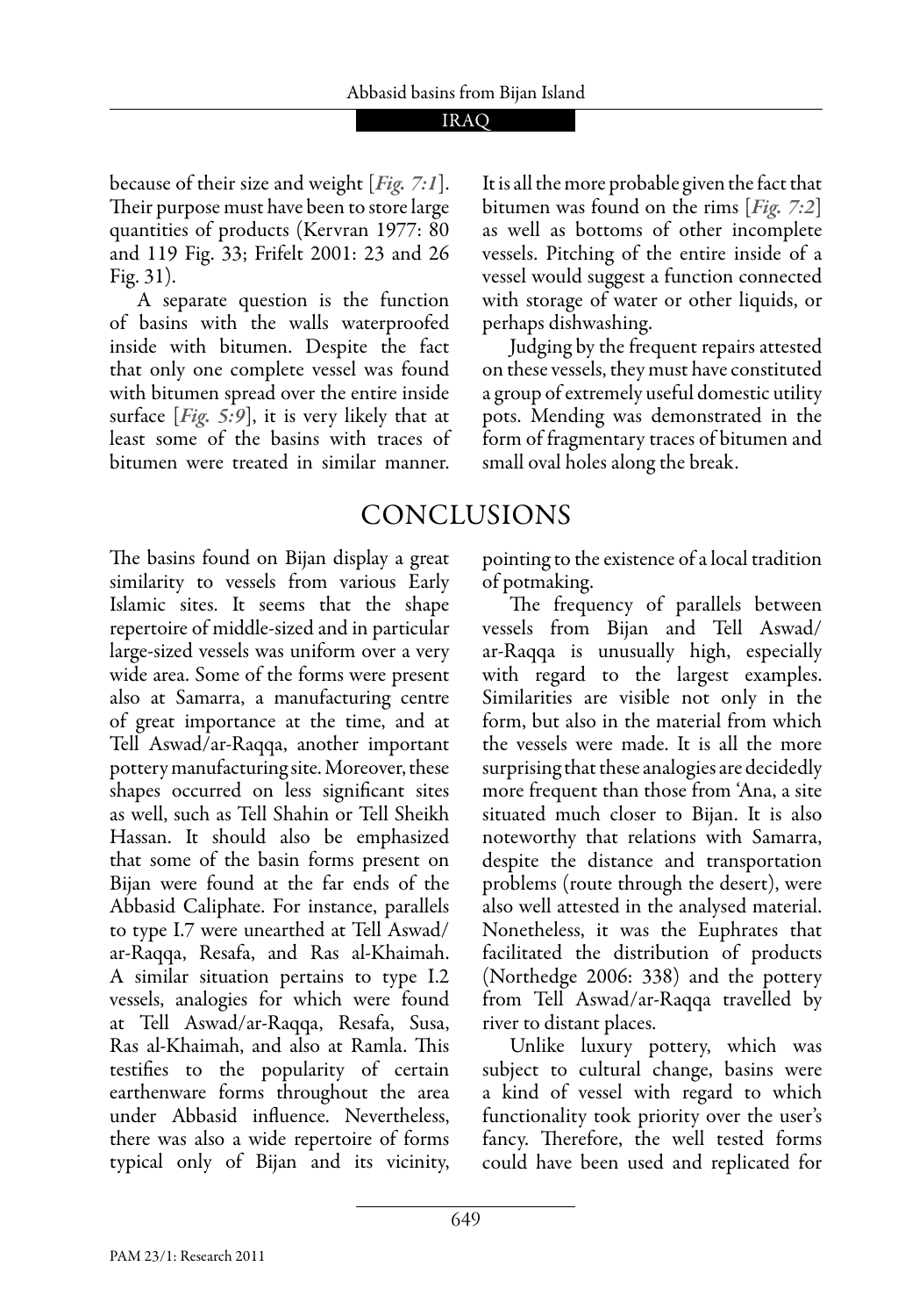### IRAQ

*Table 1. Small-sized basins [Fig. 5]*

| Characteristic                                                                                                                                                                                                                              | Parallels                                                                                                                                                                                                                                                              |  |
|---------------------------------------------------------------------------------------------------------------------------------------------------------------------------------------------------------------------------------------------|------------------------------------------------------------------------------------------------------------------------------------------------------------------------------------------------------------------------------------------------------------------------|--|
| I.1<br><i>Fig.</i> 5:1-3                                                                                                                                                                                                                    |                                                                                                                                                                                                                                                                        |  |
| Straight, almost vertical or somewhat flaring walls,<br>slightly concave in the lower part. The shape is<br>not unequivocal and could be classified as a bowl<br>(for a definition of the shape, see Rice 1987: 216)<br>as well as a basin. | Wilkinson 1973: 17; Kervran 1977: 25, Fig. 36.9;<br>Rousset 1994: 44, Fig. 11, Nos O65, O67; Tonghini,<br>Henderson 1998: Figs 4d, 6a; Miglus, Stepniowski<br>1999: 31 and Fig. 18j-m (most of these vessels were<br>glazed)                                           |  |
| [ $Fig. 5:4-5$ ]<br>I.2                                                                                                                                                                                                                     |                                                                                                                                                                                                                                                                        |  |
| Characteristic rounded rim tops and flaring walls.<br>Similar to plates in shape, also the glazed ones<br>(Kennet 2004: 106, Fig. 9 no. K699), but consid-<br>erably deeper.                                                                | Miglus, Stępniowski 1999: Figs 15l and 180; Rosen-<br>Ayalon 1972: 199, fig. 62.6; Sion 2010: Figs 8.5, 8.8                                                                                                                                                            |  |
| [ <i>Fig.</i> 5:6-8]<br>I.3                                                                                                                                                                                                                 |                                                                                                                                                                                                                                                                        |  |
| Straight, flaring walls, often with additionally<br>ribbed outer surface, and rims with slightly<br>bevelled top on the outside, rounded, concave or<br>flattened.                                                                          | Rousset 1994: 25, Fig. 2.H59; Volynsky 2009: Fig. 3.1;<br>Tonghini 1995: 200, Fig. 6a (glazed vessel).<br>Moreover, this basin type finds an analogy in one of<br>the vessels unearthed on Bijan, featuring an Aramaic<br>inscription (Gawlikowski 1990: 138, Fig. 1). |  |
| [ $Fig. 5:9-10$ ]<br>I.4                                                                                                                                                                                                                    |                                                                                                                                                                                                                                                                        |  |
| Slightly outcurling rims, bevelled inner rim edge,<br>flaring walls and flat bottoms.                                                                                                                                                       | Miglus, Stępniowski 1999: Fig. 11a                                                                                                                                                                                                                                     |  |
| I.5<br>Fig. 5:11                                                                                                                                                                                                                            |                                                                                                                                                                                                                                                                        |  |
| Thickened rims, with their inner edges bevelled<br>and slightly flattened. Walls cylinder-like, flaring<br>indistinctly.                                                                                                                    | Miglus, Stępniowski 1999: Fig. 15l                                                                                                                                                                                                                                     |  |
| I.6<br>[ $Fig. 5:12-13$ ]                                                                                                                                                                                                                   |                                                                                                                                                                                                                                                                        |  |
| Thickened, rounded, outward-projecting rims<br>with bevelled inner edges. Walls could be straight,<br>cylinder-like or slightly flaring, rounded in the<br>lower part of the body.                                                          | Grabar 1978: Fig. A3.2; Tonghini 1995: 199, Fig. 4.j<br>(glazed vessel)                                                                                                                                                                                                |  |
| I.7<br><i>Fig.</i> 5:14–15                                                                                                                                                                                                                  |                                                                                                                                                                                                                                                                        |  |
| Thickened, outward-projecting rims with round-<br>ed top. One or two grooves on the top of the rim.<br>Walls flaring.                                                                                                                       | Miglus, Stępniowski 1999: Figs 12g, 12h, 13j; Logar<br>1991: Fig. 1.3; Kogan-Zehavi, Hadad 2012: 109, Fig.<br>28.2                                                                                                                                                     |  |
| I.8<br>[ $Fig. 5:16$ ]                                                                                                                                                                                                                      |                                                                                                                                                                                                                                                                        |  |
| Walls<br>tapered-outcurling<br>Thickened,<br>rims.<br>straight, flaring.                                                                                                                                                                    | Hakimian, Salame-Sarkis 1988: 52, Fig. 18.3; Excava-<br>tions at Samarra 1940: Figs 90.1-2; Northedge 1988:<br>85, Fig. 39.2.<br>Form very typical of glazed pottery (Tonghini 1995:<br>199, Fig. 5a)                                                                  |  |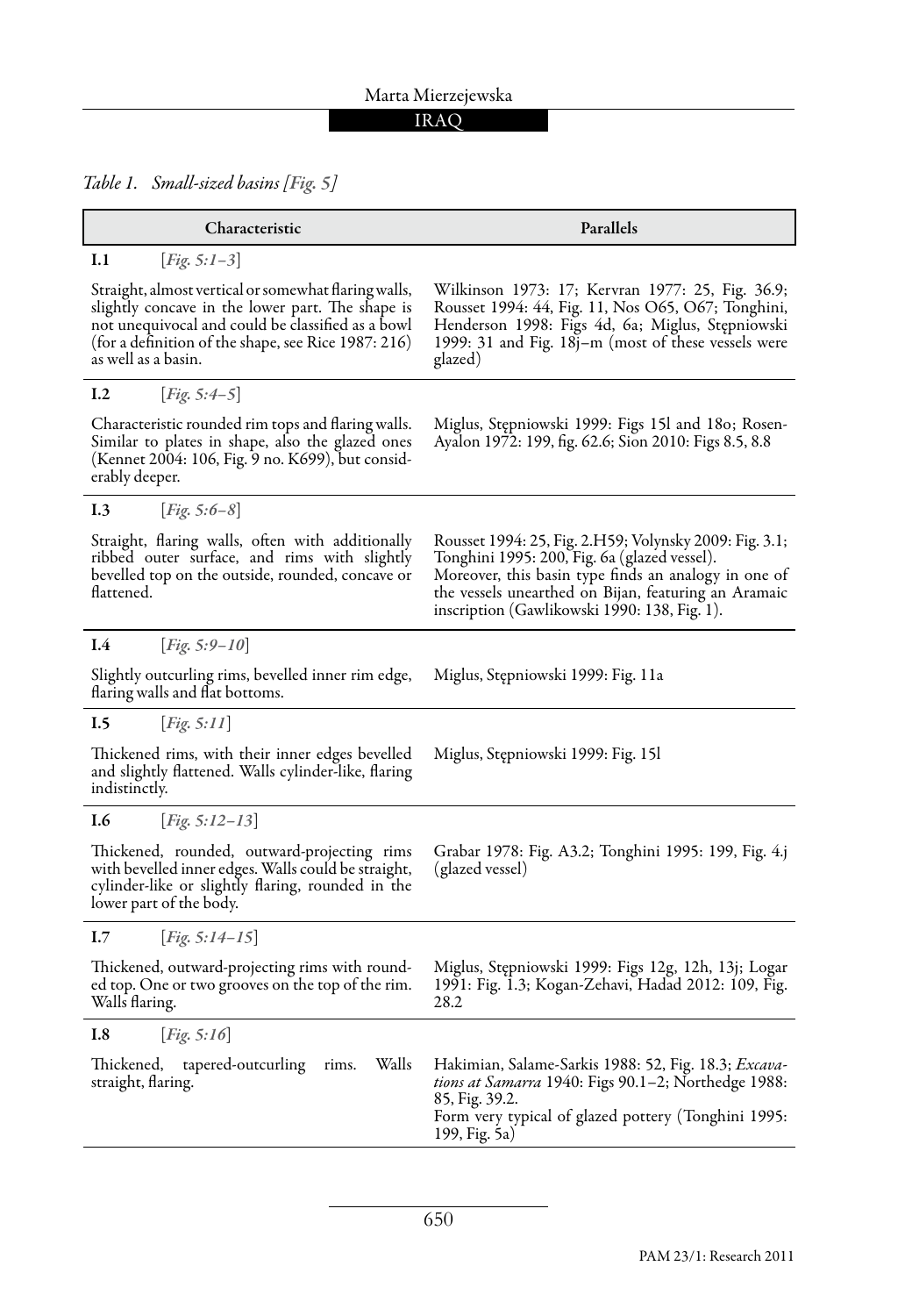



*Fig. 5. Small-sized basins from Bijan ( for descriptions, see Table 1)*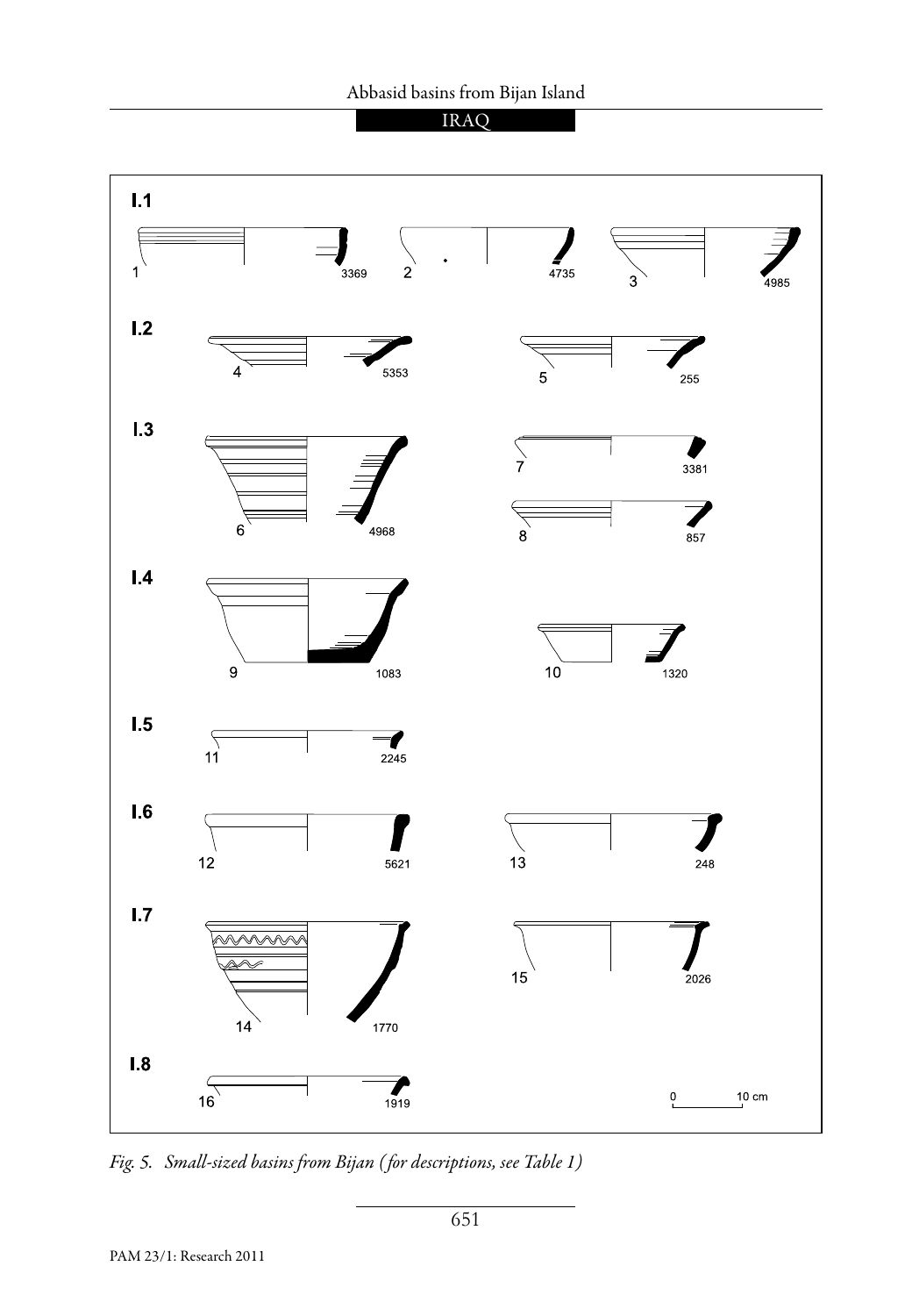### IRAQ

*Table 2. Middle-sized basins [Fig. 6]*

| Characteristic                                                                                                                                                                                                                | Parallels                                                                                                                                                                                                                                                                                                                                        |  |
|-------------------------------------------------------------------------------------------------------------------------------------------------------------------------------------------------------------------------------|--------------------------------------------------------------------------------------------------------------------------------------------------------------------------------------------------------------------------------------------------------------------------------------------------------------------------------------------------|--|
| II.1<br>[ <i>Fig.</i> 6:1-2]                                                                                                                                                                                                  |                                                                                                                                                                                                                                                                                                                                                  |  |
| Rim with slightly flattened top, occasionally with<br>an additional shallow horizontal 'trough'; walls<br>straight, flaring, somewhat thickened in the up-<br>per part, merging smoothly with the rim.                        | Hakimian, Salame-Sarkis 1988: 52, Fig. 18.1                                                                                                                                                                                                                                                                                                      |  |
| II.2<br>[ $Fig. 6:3$ ]                                                                                                                                                                                                        |                                                                                                                                                                                                                                                                                                                                                  |  |
| Thickened rim, rounded and slightly protruding;<br>walls straight, cylinder-like.                                                                                                                                             | Miglus, Stępniowski 1999; Figs 16b, 17a; Excavations<br><i>at Samarra</i> 1940: Fig. 17.6                                                                                                                                                                                                                                                        |  |
| II.3<br>Fig. 6:4                                                                                                                                                                                                              |                                                                                                                                                                                                                                                                                                                                                  |  |
| Thickened, tapered-outcurling rim; walls flaring.                                                                                                                                                                             | Miglus, Stępniowski 1999: Fig. 15k; Adams 1970: Fig.<br>6ah; Orssaud 1980: 242, Fig. 305.3; Shalem 2002:<br>155, Fig. 6.1                                                                                                                                                                                                                        |  |
| II.4<br>Fig. 6.5                                                                                                                                                                                                              |                                                                                                                                                                                                                                                                                                                                                  |  |
| Thickened, rounded and outward-projecting rim,<br>the upper edge pronouncedly flattened; walls flar-<br>ing, often ribbed in their upper part.                                                                                | Northedge, Falkner 1987: 172, Fig. 12.55; Torgë<br>2009: Fig. 6.1.<br>Similar basins on other sites are glazed (Logar 1991:<br>Fig. 4.11; Miglus, Stępniowski 1999: Fig. 14r).                                                                                                                                                                   |  |
| [ <i>Fig.</i> 6:6-8]<br>II.5                                                                                                                                                                                                  |                                                                                                                                                                                                                                                                                                                                                  |  |
| Rounded, protruding rim, outcurving in varying<br>degree. Inner rim edges slightly or pronouncedly<br>bevelled; in some cases, additionally flattened.<br>Walls flaring, straight or slightly convex. Bottoms<br>always flat. | Miglus, Stępniowski 1999: Fig. 12h; Northedge 1988:<br>85, Fig. 39.3; Tonghini 1995: 200, Fig. 6g; Rousset<br>1994: 42, Fig. 10.086; Logar 1991: Fig. 1.6; Logar<br>1995: Fig. 7.12 (glazed vessel); Frifelt 2001: 87, Fig.<br>142 (vessel from Late Abbasid layers)                                                                             |  |
| II.6<br>Fig. 6: 9                                                                                                                                                                                                             |                                                                                                                                                                                                                                                                                                                                                  |  |
| Rim slightly thickened and rounded, with<br>protuberant ridges directly below the rim. Walls<br>flaring. This type of basin is very rare.                                                                                     | Baramki 1944: 95, Fig. 12.1                                                                                                                                                                                                                                                                                                                      |  |
| II.7<br>[ <i>Fig.</i> 6:10–11]                                                                                                                                                                                                |                                                                                                                                                                                                                                                                                                                                                  |  |
| Wide, slightly thickened and rounded rims;<br>outer rim edges cut vertically and flattened. Walls<br>slightly flaring, sometimes convex. Occasionally<br>decorated.                                                           | Similar decoration on basins from Samarra and Susa,<br>although walls are definitely less flaring than those of<br>the basins from Bijan (Northedge, Falkner 1987: 171,<br>Fig. 11.39; Kervran 1977: 119, Fig. 33.1).<br>No. 11 [ <i>Fig.</i> 3] has interesting analogies in the glassware<br>assemblage from Bijan (Reiche 1996: 18, Fig. 7.8) |  |
| II.8<br>Fig. 6:12                                                                                                                                                                                                             |                                                                                                                                                                                                                                                                                                                                                  |  |
| Rounded, outcurved rim; additionally, out-<br>er rim edges coiled downwards, joining the<br>external surface of the basins. Walls slightly flaring.                                                                           | None attested.                                                                                                                                                                                                                                                                                                                                   |  |
| II.9<br>Fig. 6:13                                                                                                                                                                                                             |                                                                                                                                                                                                                                                                                                                                                  |  |
| Thickened rim with outer edges vertically cut and<br>flattened; narrow troughs visible on rounded tops<br>of the rims.                                                                                                        | Hakimian, Salame-Sarkis 1988: 52, Fig. 18.6 (site<br>dated to late Abbasid period)                                                                                                                                                                                                                                                               |  |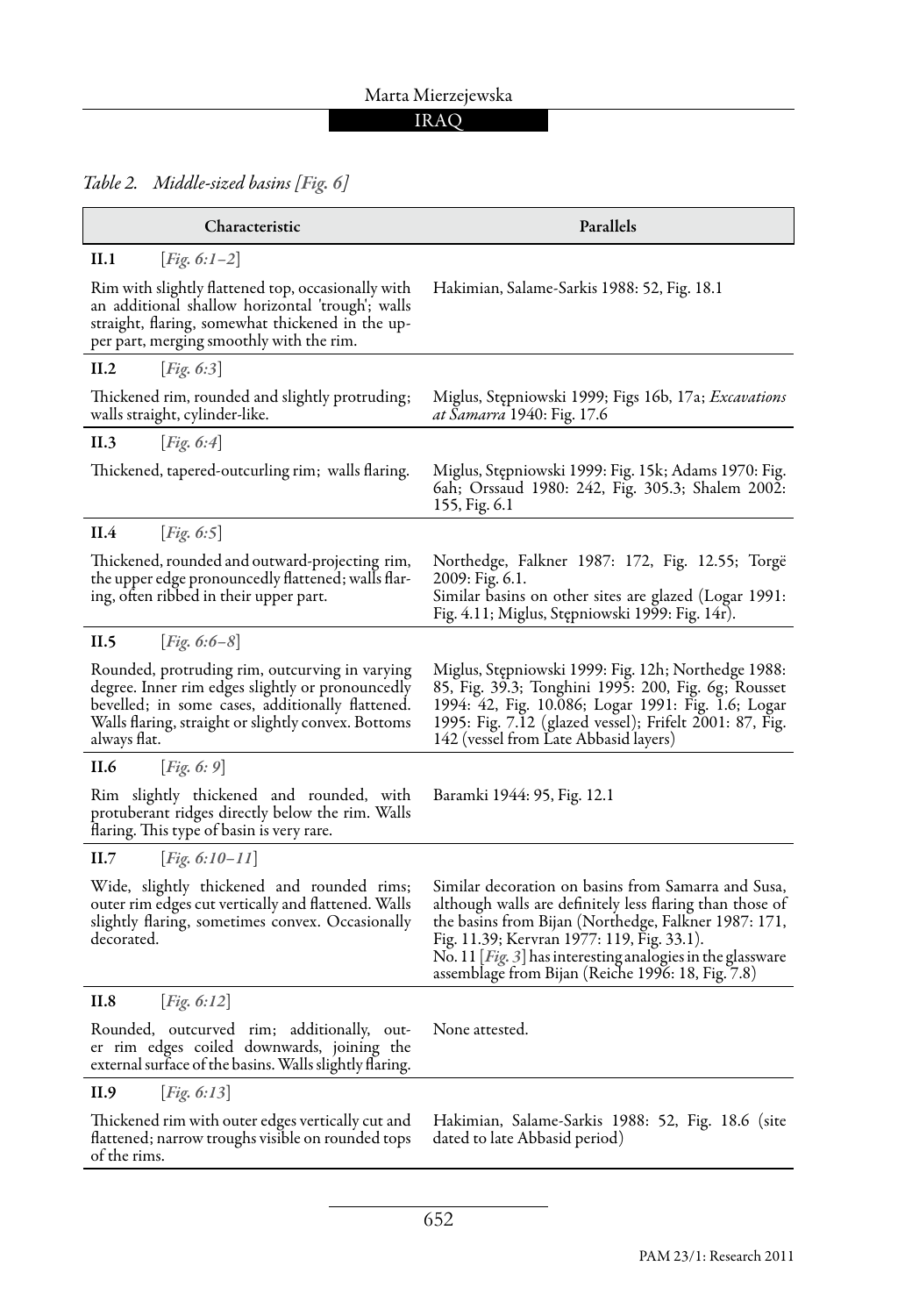



*Fig. 6. Middle-sized basins ( for descriptions, see Table 2)*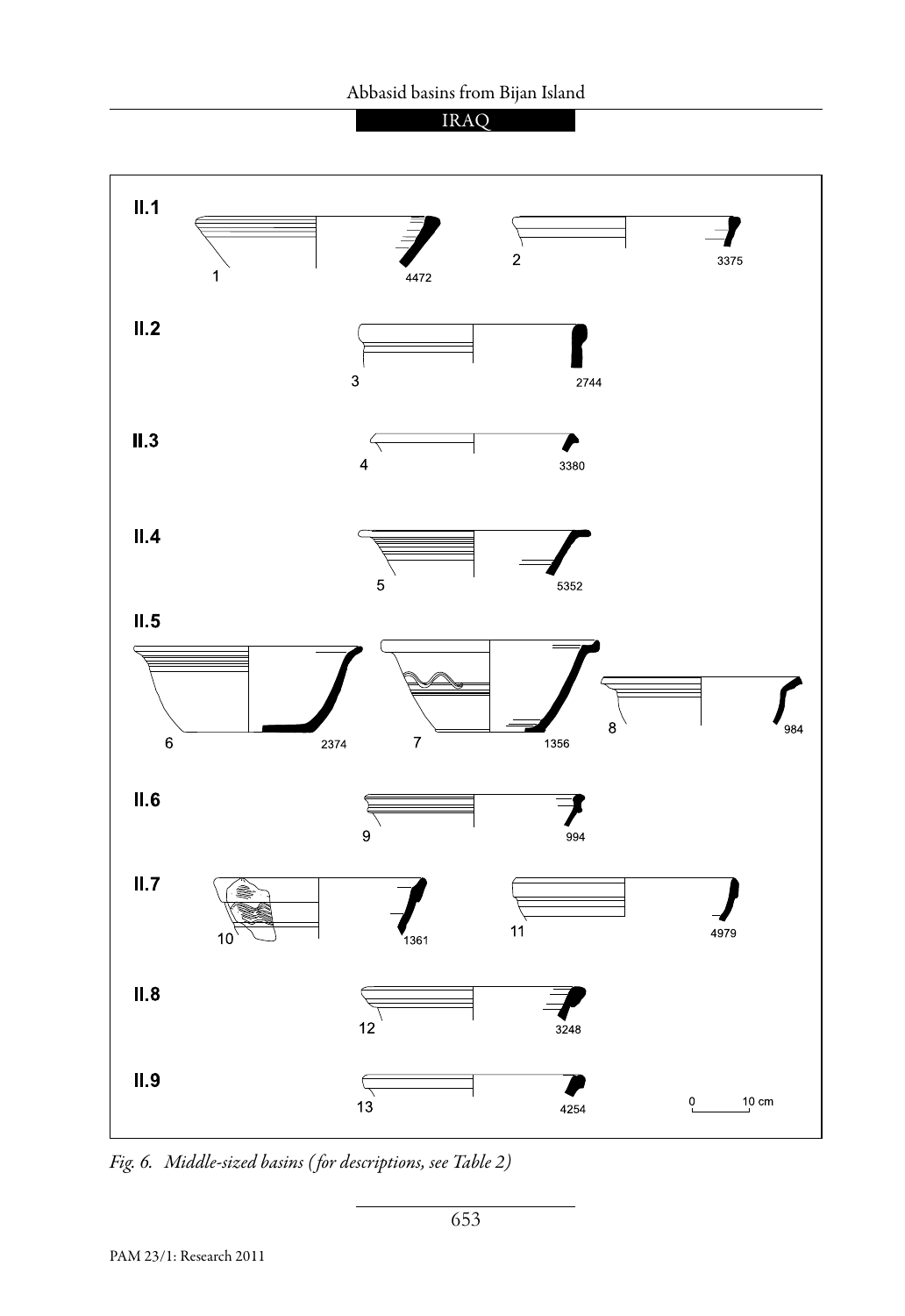### IRAQ

*Table 3. Large-sized basins [Fig. 7]*

| Characteristic                                                                                                                                                                                              | Parallels                                                                                                                                  |  |
|-------------------------------------------------------------------------------------------------------------------------------------------------------------------------------------------------------------|--------------------------------------------------------------------------------------------------------------------------------------------|--|
| [ <i>Fig.</i> 7:1-2]<br>III.1                                                                                                                                                                               |                                                                                                                                            |  |
| Thickened and rounded rim, projecting outwards<br>indistinctly; top of rim somewhat flattened. Walls<br>straight and flaring. Traces of bitumen, mainly on<br>the inside, on more than half of the vessels. | Miglus, Stepniowski 1999: Fig. 12m; Grabar 1978:<br>135, Fig. A3.2; François, Shaddoud 2013: 59, Fig. 13.2;<br>Kletter 2005: 70, Fig. 13.7 |  |
| [ <i>Fig.</i> 7:3-4]<br>III.2                                                                                                                                                                               |                                                                                                                                            |  |
| Wide, thickened rim with flattened upper edges;<br>more or less distinct single 'troughs' visible on the<br>rim top.                                                                                        | Miglus, Stepniowski 1999: Fig. 14b; Bartl 1994: 11,<br>Fig. 4.7 (vessel not decorated); Grabar 1978: 135,<br>Fig. A3.5                     |  |
| Fig. 7.5<br>III.3                                                                                                                                                                                           |                                                                                                                                            |  |
| Rim thickened, rounded and indistinctly out-<br>ward-projecting; outer edge of rim slightly bev-<br>elled, featuring shallow 'troughs'. Walls straight<br>and flaring.                                      | Orssaud 1980: 242, Fig. 305.8; François, Shaddoud<br>2013: 59, Fig. 13.3                                                                   |  |
| [ $Fig. 7:6$ ]<br>III.4                                                                                                                                                                                     |                                                                                                                                            |  |
| Rim, coiled downwards and joined to exterior<br>walls.                                                                                                                                                      | None attested.                                                                                                                             |  |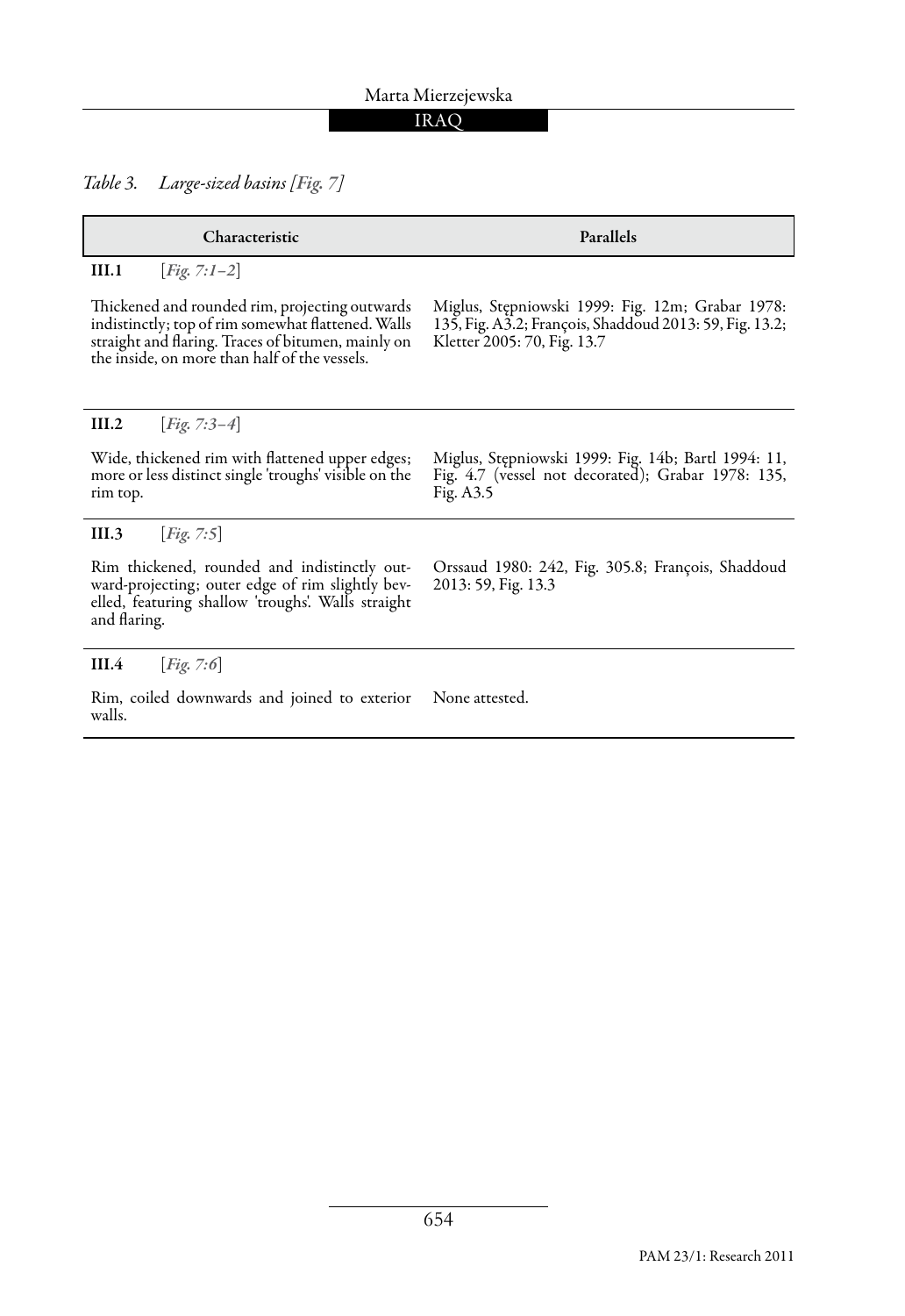



*Fig. 7. Large-sized basins ( for descriptions, see Table 3)*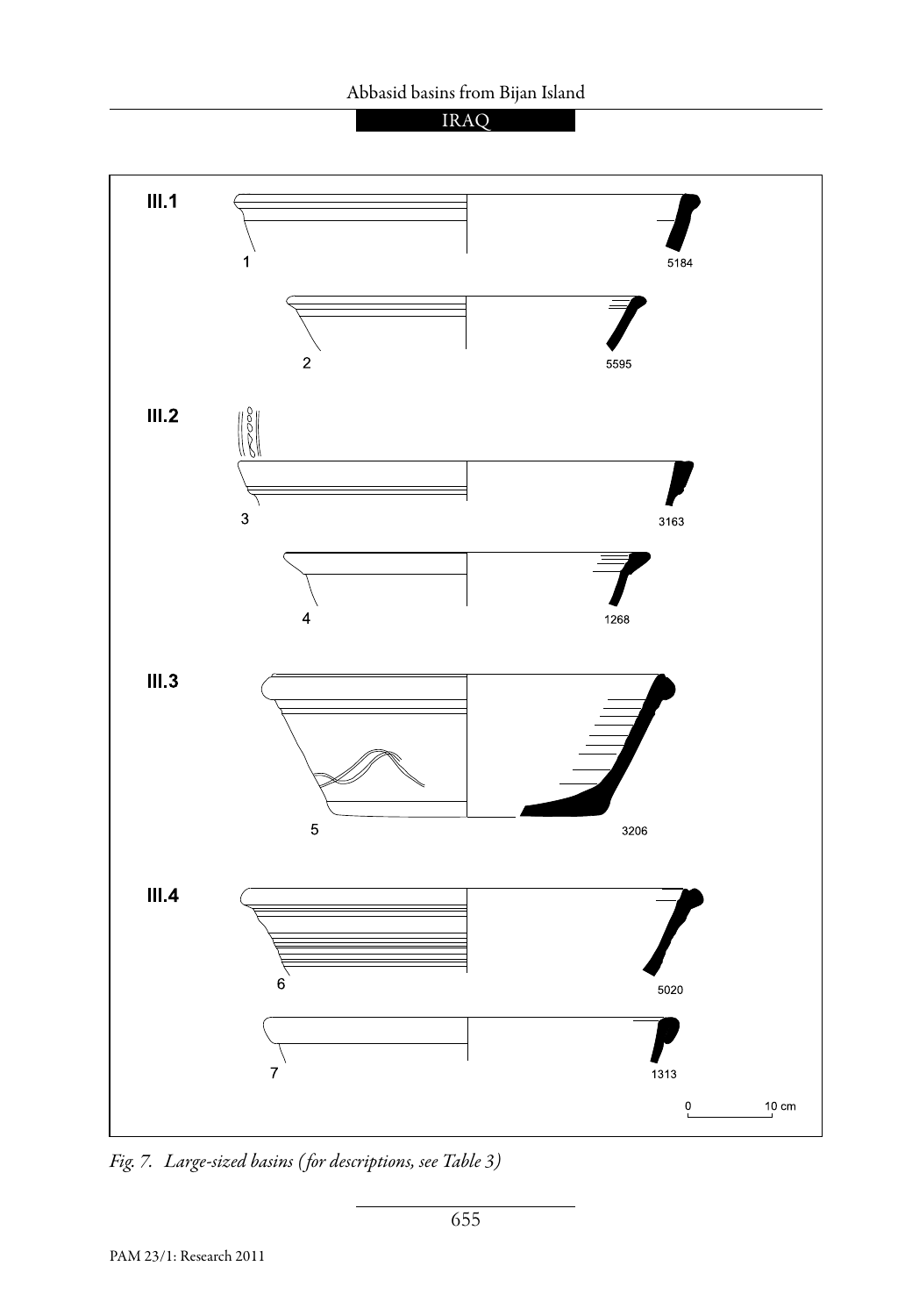### IRAQ

*Table 4. Miscellanea [Fig. 8]*

|                               | Characteristic                                                                                                                                                                                                                                                                                                                                                                         | Parallels                                                     |  |  |
|-------------------------------|----------------------------------------------------------------------------------------------------------------------------------------------------------------------------------------------------------------------------------------------------------------------------------------------------------------------------------------------------------------------------------------|---------------------------------------------------------------|--|--|
|                               | Small-sized [ $Fig. 8:1-2$ ]                                                                                                                                                                                                                                                                                                                                                           |                                                               |  |  |
| 1.                            | Rim thickened, pronouncedly projecting outwards. Rim top<br>flattened. A characteristic handle projects straight out of the rim.<br>Walls ribbed and flaring.                                                                                                                                                                                                                          | Miglus, Stępniowski 1999:<br>Fig. $14r$                       |  |  |
| 2.                            | Thickened rim, projecting outwards. Rim top flattened, featuring<br>two wide and deep 'troughs'. Walls straight in their upper part<br>and convex and ribbed in their lower part.                                                                                                                                                                                                      | None attested.                                                |  |  |
| Medium-sized [ $Fig. 8:3-8$ ] |                                                                                                                                                                                                                                                                                                                                                                                        |                                                               |  |  |
| 3.                            | Rim edge rounded. Outer part of the rim is wider, projecting, and<br>slightly coiled downwards, creating a handle. Rim top features<br>"finger-impressed" decoration. Walls straight, slightly flaring.<br>Bottom flat, somewhat thickened at the joining with the walls.                                                                                                              | None attested.                                                |  |  |
| 4.                            | Thickened and rounded rim, pronouncedly projecting inwards.<br>Rim top is slightly bevelled and features three troughs. Walls<br>are somewhat convex, featuring "incised" decoration of evenly<br>spaced elongated ovals and a shallow, grooved horizontal line.                                                                                                                       | None attested.                                                |  |  |
|                               | 5. Rim thickened and rounded. Outer rim edge slightly bevelled.<br>Walls somewhat flaring.                                                                                                                                                                                                                                                                                             | Adams 1970: Fig. 6ao                                          |  |  |
| 6.                            | Rim thickened and rounded, projecting outwards. Its inner edge<br>is slightly bevelled. Rim top features three 'troughs'.                                                                                                                                                                                                                                                              | Miglus, Stępniowski 1999:<br>Fig. 14p                         |  |  |
| 7.                            | Rim thickened and rounded, slightly coiled downwards. Walls Mason 1997: 60: Fig. 19.DHR06<br>flaring, slightly concaved just below the rim.                                                                                                                                                                                                                                            |                                                               |  |  |
| 8.                            | Rim thickened, projecting slightly outwards and pronouncedly<br>inwards. Inner rim edge rounded. Rim top flattened. Walls<br>slightly convex, only slightly concaved just below the rim.                                                                                                                                                                                               | Logar 1991: Fig. 5.15; Finster,<br>Schmidt 1976: 101, Fig.45f |  |  |
| Large-sized   Fig. 8: 9–11    |                                                                                                                                                                                                                                                                                                                                                                                        |                                                               |  |  |
| 9.                            | Rim top bevelled. Walls straight, flaring, thickening in the upper None attested.<br>part.                                                                                                                                                                                                                                                                                             |                                                               |  |  |
| 10.                           | Rim thickened and rounded, projecting outwards. Rim top<br>flattened. Walls ribbed, flaring, slightly rounded at the joining<br>with the bottom.                                                                                                                                                                                                                                       | Northedge 1988: 171: Fig. 11.50                               |  |  |
| 11.                           | Rim thickened, rounded, projecting outwards. Inner rim edge<br>bevelled, featuring two shallow troughs. Walls flaring, slightly<br>ribbed, decorated with a single grooved wavy line, below which<br>there is a shallow grooved line and a row of incised elongated<br>ovals. Walls somewhat thickened at the joining with the bottom.<br>Bottom somewhat concave, thinner than walls. | Logar 1991: Fig. 1.2                                          |  |  |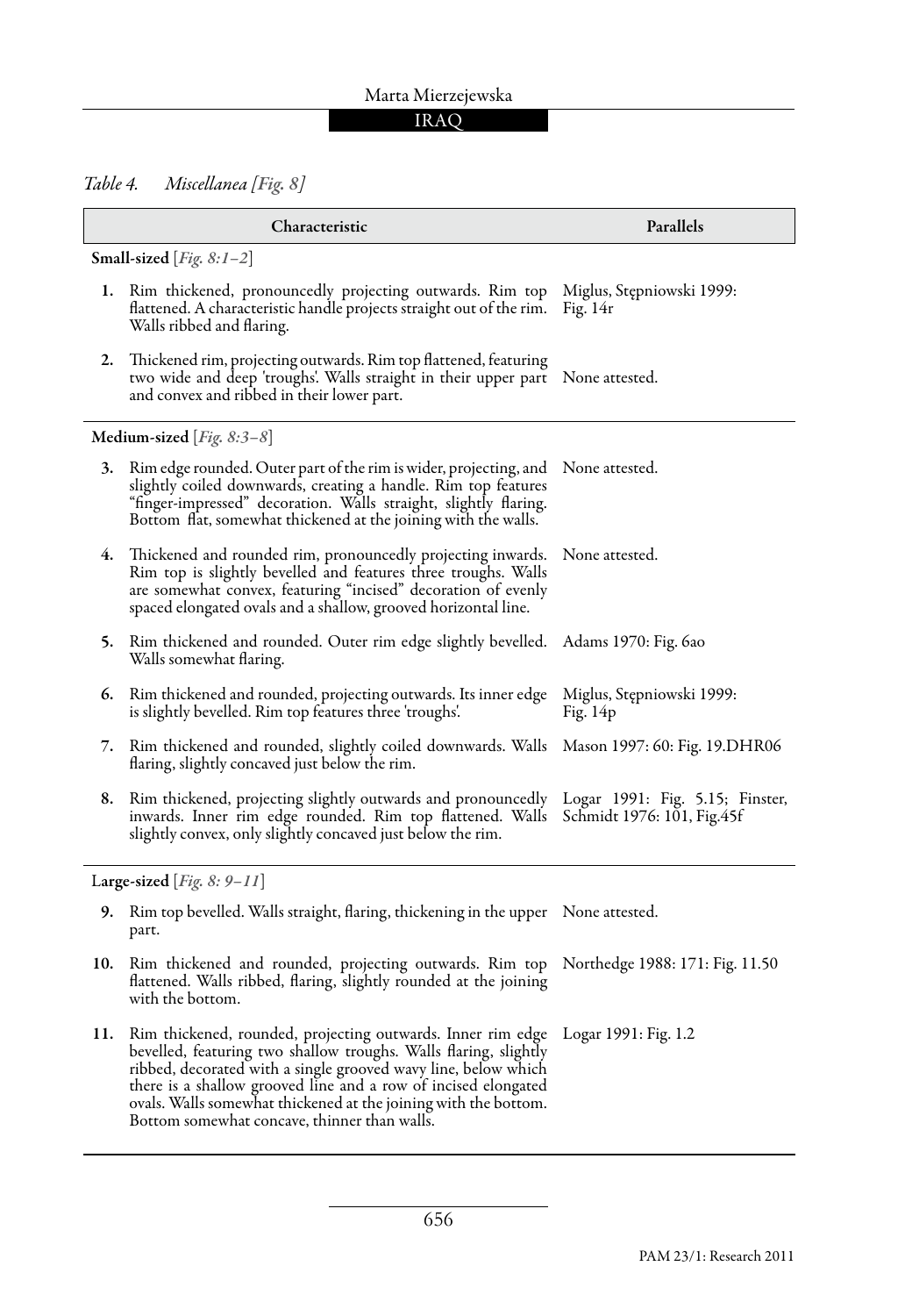### Abbasid basins from Bijan Island





*Fig. 8. Miscellaneous forms of basins from Bijan ( for descriptions, see Table 4)*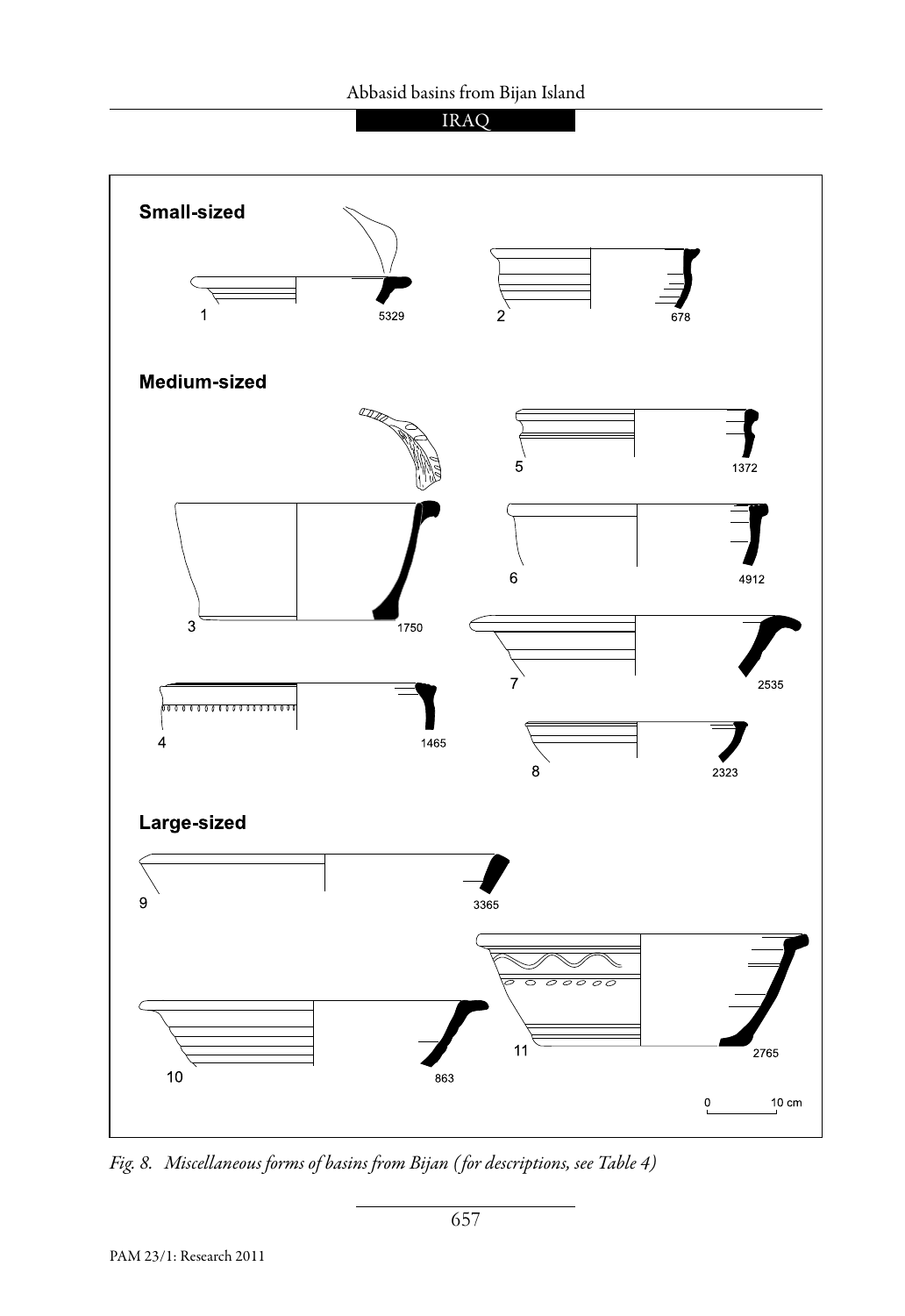



*Fig. 9. Decoration on various categories of Abbasid basins from Bijan: 1, 2, 6 – miscellanea (see Fig. 8); 3 – Type I.7 (see Fig. 5); 4, 5 – Type II.5 and II.7 (see Fig. 6)*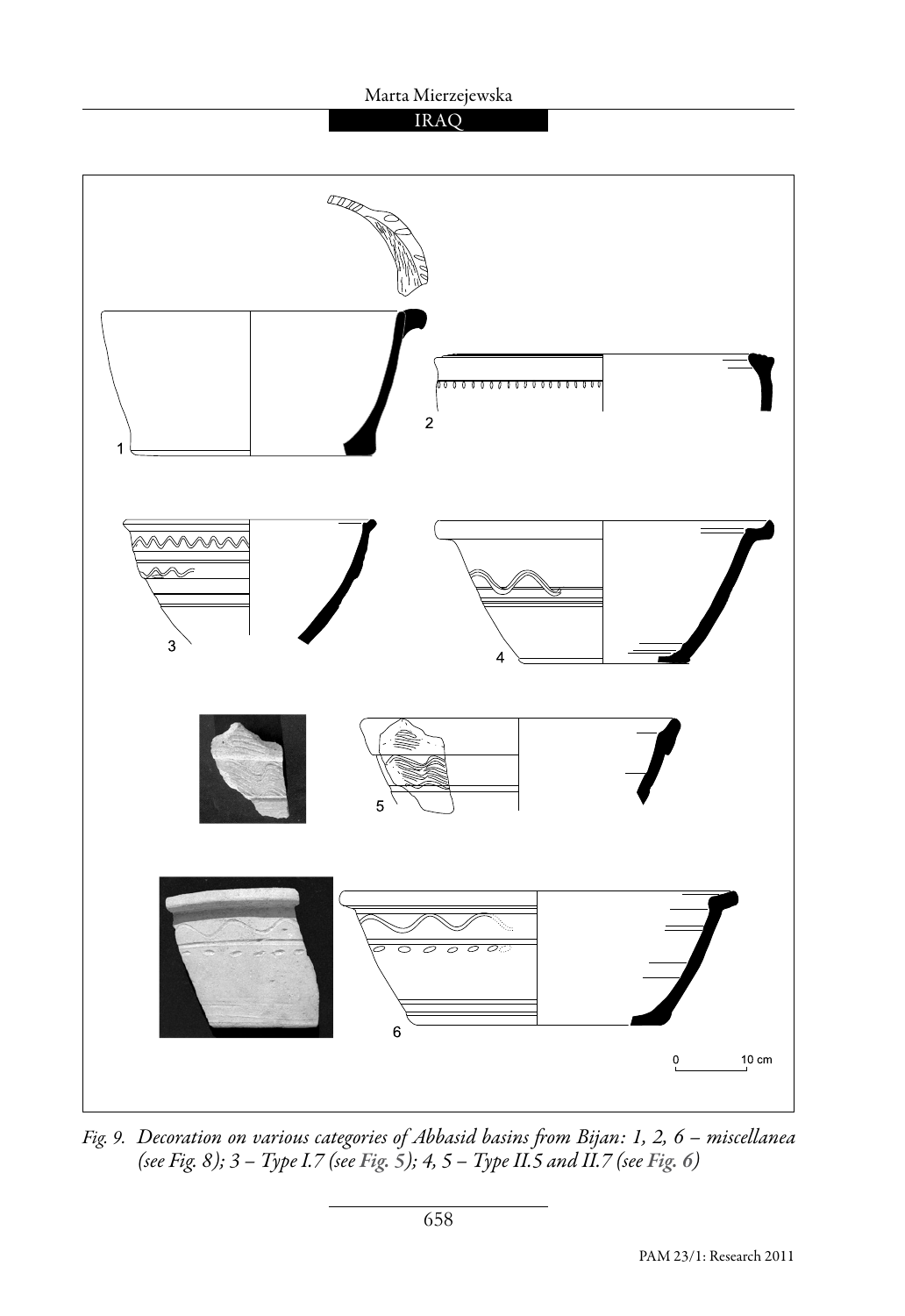several generations. Time intervals for the presence of particular types of basins can be established only by comparative studies of material from other Early Islamic sites. Most of the basins from Bijan should be dated to the 9th–11th century, although some of the forms appeared as early as the second half of the 8th century. Moreover, analogous vessels were found on sites dated to the 12th or even 13th century, confirming A. Reiche's observation concerning the sporadic occurrence of late Abbasid artifacts on Bijan (Reiche 1996: 198) The discussed vessel assembly fully corresponds with the repertoire of domestic utility wares used not only in the Euphrates basin, but throughout the Abbasid Caliphate.

### Acknowledgments

I wish to thank Dr. Maria Krogulska for making available the excavation documentation and reports of the Bijan Archaeological Mission, and for her generous guidance of my efforts to collect the data necessary for the writing of this paper.

Marta Mierzejewska Polish Centre of Mediterranean Archaeology, University of Warsaw 00-497 Warsaw, Poland, ul. Nowy Świat 4 mmierzejewska@uw.edu.pl

### REFERENCES

Adams, R.M.

1970 Tell Abu Sarifa. A Sassanian–Islamic ceramic sequence from south central Iraq, *Ars Orientalis* 8, 87–119

Baramki, D.C.

1944 The pottery from Khirbet el-Mefjer, *QDAP* 10, 65–103

Bartl, K.

1994 Tell Sheikh Hassan. A settlement of the Roman–Parthian to the Islamic period in the Balikh valley/northern Syria, *Archéologie Islamique* 4, 5–17

*Excavations at Samarra* 

- 1940 *Excavations at Samarra, 1936-1939,* II. *Objects*, Baghdad: Iraq Government, Department of Antiquities
- Finster, B., Schmidt, J.
	- 1976 Tulul al Uhaidir, Sasanidische und Frühislamische Ruinen in Iraq, *Baghdader Mitteilungen* 8, 57–150

François, V., Shaddoud, I.

2013 Nouvel atelier de potier d'époque Abbasside au sud de Tell Abou Ali à Raqqa, *Al-Rāfidān*  34, 21–82

Frifelt, K.

2001 Early Islamic material from Barbar [in:] K. Frifelt (ed.), *Islamic Remains in Bahrain*, [=*Jutland Archaeological Society Publications* 37], Højbjerg: Jutland Archaeological Society, 13–34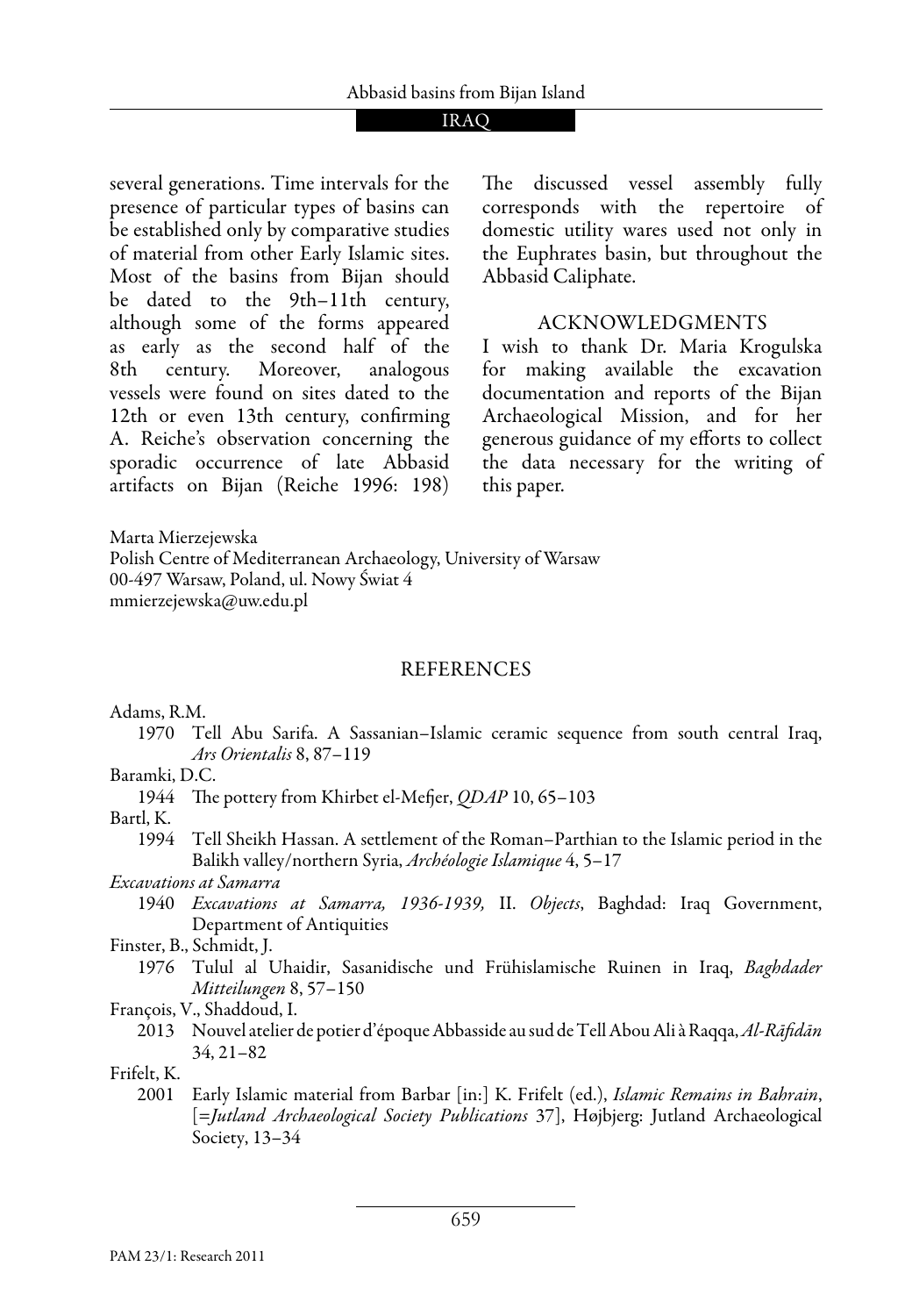Gawlikowski, M.

1983 L'Île de Bidjan sur le Moyen Euphrate. Une fortresse assyrienne et romaine, *Archeologia* 178, 26–33

- 1985 Bijan in the Euphrates, *Sumer* 42, 15–21
- 1990 Une coupe magique araméenne, *Semitica* 38, 137–143

Gibson, McG., Armstrong, J.A., McMahon, A.

1988 The city walls of Nippur and an Islamic site beyond: Oriental Institute Excavations, 17th season 1987, *Iraq* 50, 11–41

### Grabar, O.

1978 Ceramics [in:] O. Grabar *et alii* (eds), *City in the Desert. Qasr al-Hayr East* 2 [=*Harvard Middle Eastern Monographs* 23/24], Cambridge, MA: Harvard University Press, 110– 127

### Hakimian, S., Salame-Sarkis, H.

1988 Céramiques médiévales trouvées dans une citerne à Tell 'Arqa, *Syria* 65, 1–52

### Kennet, D.

2004 *Sasanian and Islamic Pottery from Ras al-Khaimah. Classification, Chronology and Analysis of Trade in the Western Indian Ocean* [=*Society for Arabian Studies Monographs* 1; *BAR IS* 1248], Oxford: Archeopress

### Kervran, M.

### Kletter, R.

2005 Early Islamic remains at 'Opher Park, Ramla, *'Atiqot* 49, 57–99

Kogan-Zehavi, E., Hadad, S.

2012 A building and an olive press from the Byzantine-Abbasid Periods at Khirbat el-Thahiriya, *'Atiqot* 71, 81–112 [in Hebrew; English summary, 118–120]

### Krogulska, M.

- 1987 Bijan, *AfO* 34, 155–156
- 1990 Bijan, *PAM* 1 (*Reports 1988–1989*), 10–13

1992 Bijan Island. Polish excavations on the Middle Euphrates (Iraq), *EtTrav* 16, 353–362 Krogulska, M., Stępniowski, F.

1995 Bijan polskie wykopaliska w Iraku w latach 1979–83 [in:] M.L. Bernhard (ed.), *Od Nilu do Eufratu. Polska archeologia śródziemnomorska 1981–1994*, Warsaw: Centrum Archeologii Śródziemnomorskiej im. prof. Kazimierza Michałowskiego, 127–134

Logar, N.

- 1991 Katalog der keramikfunde aus dem Wasserverteiler, *Damaszener Mitteilungen* 5, 147–168
- 1995 Die Keramik des mittelalterlichen Wohnkomplexes in Resafa, *Damaszener Mitteilungen* 8, 269–393

### Mason, R.B.

1997 Early medieval Iraqi lustre-painted and associated wares: typology in a multidisciplinary study, *Iraq* 59, 15–62

1999 Formen, Verzierung und Verteilung der Keramik [in:] P. Miglus (ed.), *Ar-Raqqa* I. *Die Frühislamische keramik von Tall Aswad*, Mainz am Rhein: Philipp von Zabern, 19–54

<sup>1977</sup> Les niveaux islamiques du secteur oriental du Tépé du L'Apadana. II. Le matériel céramique, *Cahiers de la Délégation archéologique française en Iran* 7, 75–163

Miglus, P., Stępniowski, F.M.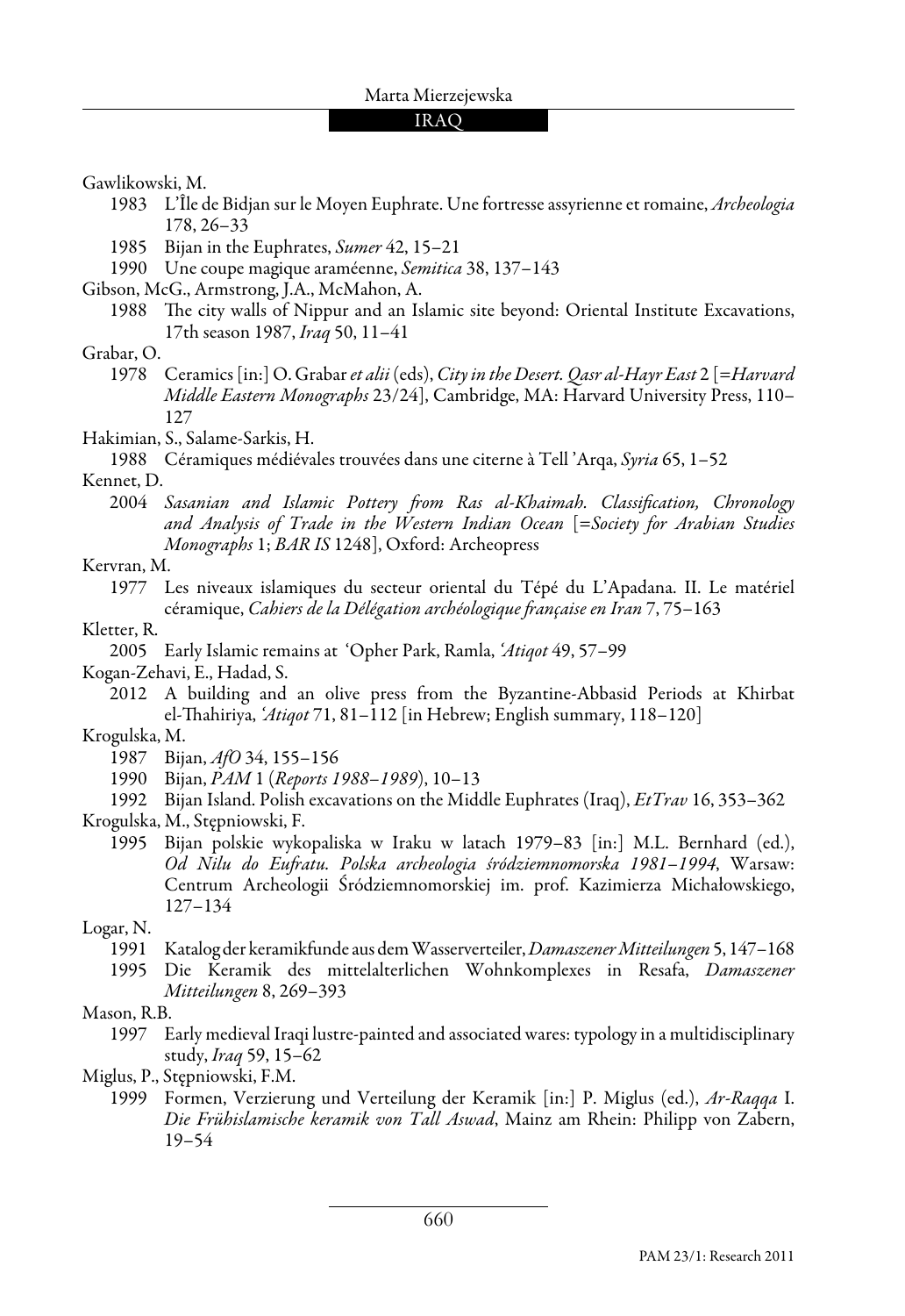McNicoll, A.W., Edwards, P.C., Hosking, J., Macumber, P.G., Walmsley, A.G., Watson, P.M.

- 1986 Preliminary report on the University of Sydney. Seventh season of excavations at Pella (Tabaqat Fahl) in 1985, *Annual of the Department of Antiquities of Jordan* 30, 155–199 Northedge, A.
	- 1981 Selected Late Roman and Islamic coarse wares [in:] J. Matthers (ed.), *The River Qoueiq, Northern Syria, and its Catchment. Studies arising from the Tell Rifa'at Survey 1977–79*, II [=*BAR IS* 98/2], Oxford: BAR, 459–471
	- 1988 Middle Sasanian to Islamic pottery and stone vessels [in:] A. Northedge, A. Bamber, M. Roaf (eds.), *Excavations at 'Āna, Qal'a Island* [=*Iraq Archaeological Reports* 1], Warminster: British School of Archaeology in Iraq; Directorate of Antiquities; Aris & Phillips, 78–114
	- 2006 The Islamic period in the Haditha Dam area [in:] *Studia Euphratica. Le moyen Euphrate iraquien révélé preventives de haditha* [=*Travaux de la Maison René-Ginouvès* 3], Paris: De Boccard, 338–415

Northedge, A., Falkner, R.

1987 The 1986 survey season at Samarra, *Iraq* 49, 143–179

#### Orssaud, D.

1980 La céramique [in:] J.-P. Sodini, G. Tate, B. Bavant, S. Bavant, J.-L. Biscop, D. Orssaud avec la collaboration de C. Morrisson et F. Poplin, Déhès (Syria du nord) campagne I–III (1976–78). Recherches sur l'habitat rural, *Syria* 57, 234–266

#### Reiche, A.

1996 Early Islamic glass from Bijan Island (Iraq) [in:] K. Bartl, S.R. Hauser (eds), *Continuity and Change in Northern Mesopotamia from the Hellenistic to the Early Islamic Period*, Berlin: Reimer, 195–217

#### Rice, P.M.

1987 *Pottery Analysis. A Sourcebook*, Chicago–London: University of Chicago Press

#### Rosen-Ayalon, M.

1972 Niveaux islamiques de la « Ville Royale », *Cahiers de la Délégation archéologique française en Iran* 2, 169–199

#### Rousset, M.-O.

1994 Quelques précisions sur le matériel de Hira (céramique et verre), *Archeologie Islamique* 4, 19–55

#### Shalem, D.

- 2002 Nevé Ur An Early Islamic Period village in the Bet She᾽an Valley, *'Atiqot* 43, 149–176 Sion, O.
	- 2010 Ramla, Hadashot Arkheologiyot 122, available online: http://www.hadashot-esi.org.il/ report\_detail\_eng.aspx?id=1486&mag\_id=117 [accessed: July 2014]

#### Tonghini, C.

1995 A new Islamic Pottery phase in Syria: Tell Shahin, *Levant* 27, 197–207

#### Tonghini, C., Henderson, J.

1998 An eleventh-century pottery production workshop at al-Raqqa. Preliminary report, *Levant* 30, 113–127

#### Torgë, H.

2009 Ramla, Herzl Street, Hadashot Arkheologiyot 121, available online: http://www. hadashot-esi.org.il/report\_detail\_eng.aspx?id=1095&mag\_id=115 [accessed: July 2014]